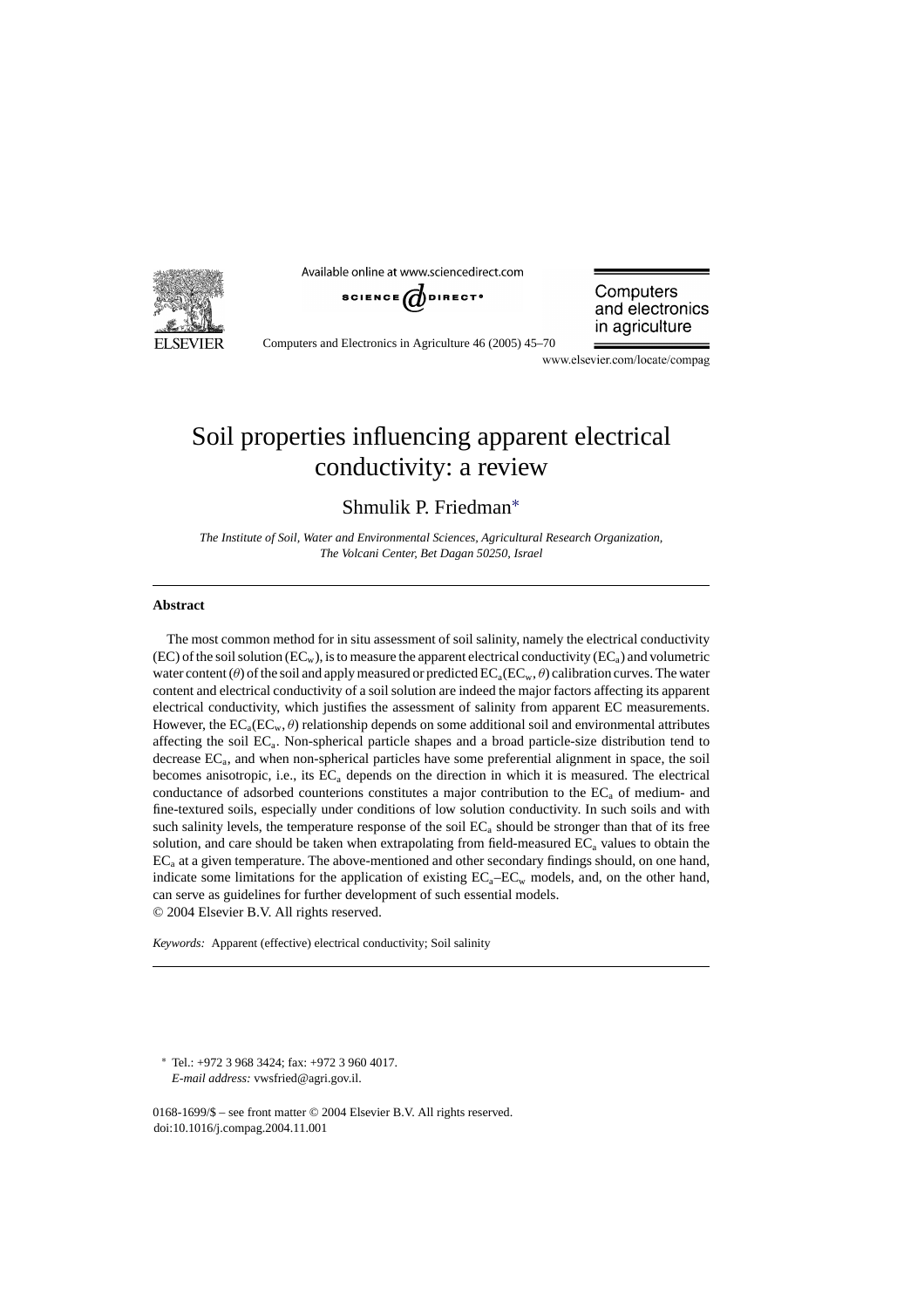## **1. Introduction**

Electrical conductivity (EC) of soil solution ( $\sigma_w$ ) is a reliable indicator of its solute (cation or anion) concentration with 1 dS/m approximately equivalent to 10 meq/L [\(U.S.](#page-25-0) [Salinity Laboratory Staff, 1954\).](#page-25-0) Measurements of effective (bulk) electrical properties of soils started at the end of 19th century (e.g., [Briggs, 1899; Wenner, 1915; Smith-Rose, 1933;](#page-22-0) [Archie, 1942\),](#page-22-0) and the practice of measuring effective (apparent) electrical conductivity of the soil,  $EC_a$  (or  $\sigma_a$ ), as a step in assessing soil salinity, has been spreading continuously since the 1970s [\(Rhoades and Ingvalson, 1971; Rhoades and van Schilfgaarde, 1976\) as](#page-24-0) reviewed by [Rhoades et al. \(1999\)](#page-24-0) and [Hendrickx et al. \(2002\).](#page-23-0) In the last two decades, another significant incentive for the determination of soil solution EC from  $EC<sub>a</sub>$  measurements has arisen from the possibility of simultaneous measurements of  $EC<sub>a</sub>$  and soil volumetric water content  $(\theta)$  by the time domain reflectometry (TDR) method [\(Topp et al., 1980; Dalton et](#page-25-0) [al., 1984; Robinson et al., 2003\).](#page-25-0) The water content ( $\theta$ ) and  $\sigma_w$  are indeed the major factors affecting  $\sigma_a$ , which provides the justification for using the  $\sigma_w(\sigma_a, \theta)$  assessment. However, the  $\sigma_w(\sigma_a, \theta)$  relationship depends on additional soil and environmental attributes, which limits the predictability of general, theoretical  $\sigma_w(\sigma_a, \theta)$  relationships and often necessitates performing laborious, site-specific  $\sigma_w(\sigma_a, \theta)$  (or  $\sigma_a(\sigma_w, \theta)$ ) calibrations. A general  $\sigma_a(\sigma_w, \theta)$ model that relies on easily attainable soil parameters has not yet been proposed, and it is not the purpose of this review to do so.

This review discusses how and to what extent various soil and environmental attributes affect the  $\sigma_a(\sigma_w, \theta)$  relationship. This is meant to help practitioners choose among, and cautiously apply, one of the existing empirical and theoretical  $\sigma_a(\sigma_w, \theta)$  models, and assist researchers to further develop such models. In Section 2, I define the physical  $\sigma_a(\sigma_w, \theta)$ problem, set some limitations, and briefly mention several different concepts for its analysis. In Section [3,](#page-3-0) I review and discuss the experimental and theoretical findings regarding the effects of soil and environmental attributes on the  $EC<sub>a</sub>$  of water-saturated and unsaturated soils.

#### **2. The effective electrical conductivity problem**

The effective electrical conductivity referred to in this article,  $EC_a(\sigma_a)$ , is the "quasistatic" conductivity in the frequency range from dc to approximately 1 kHz. The commonly used frequency range for  $EC_a$  determination in the field is about 100 Hz to several kHz, because at lower frequencies, electrode polarization interferes with the readings and at higher frequencies (kilo- to megahertz),  $\sigma_a$  is no longer constant at the dc value, but increases with frequency (a phenomenon termed dispersion). Furthermore, high-frequency conductivity meters are expensive.

An unsaturated soil is considered to be a three-phase, solid–water–air system. The minerals constituting the solid phase of soils and rocks are non-conducting ( $\sigma_s = 0$ ), as, of course, is the air ( $\sigma_A = 0$ ), so that the only conducting phase is the aqueous solution, which has an intrinsic specific electrical conductivity of  $\sigma_w$  (S/m). For these reasons, in certain circumstances, especially when  $\sigma_w$  can be reliably evaluated,  $EC_a$  measurements can also be used for evaluating volumetric water contents  $(\theta)$  and, as a special, two-phase case, the porosity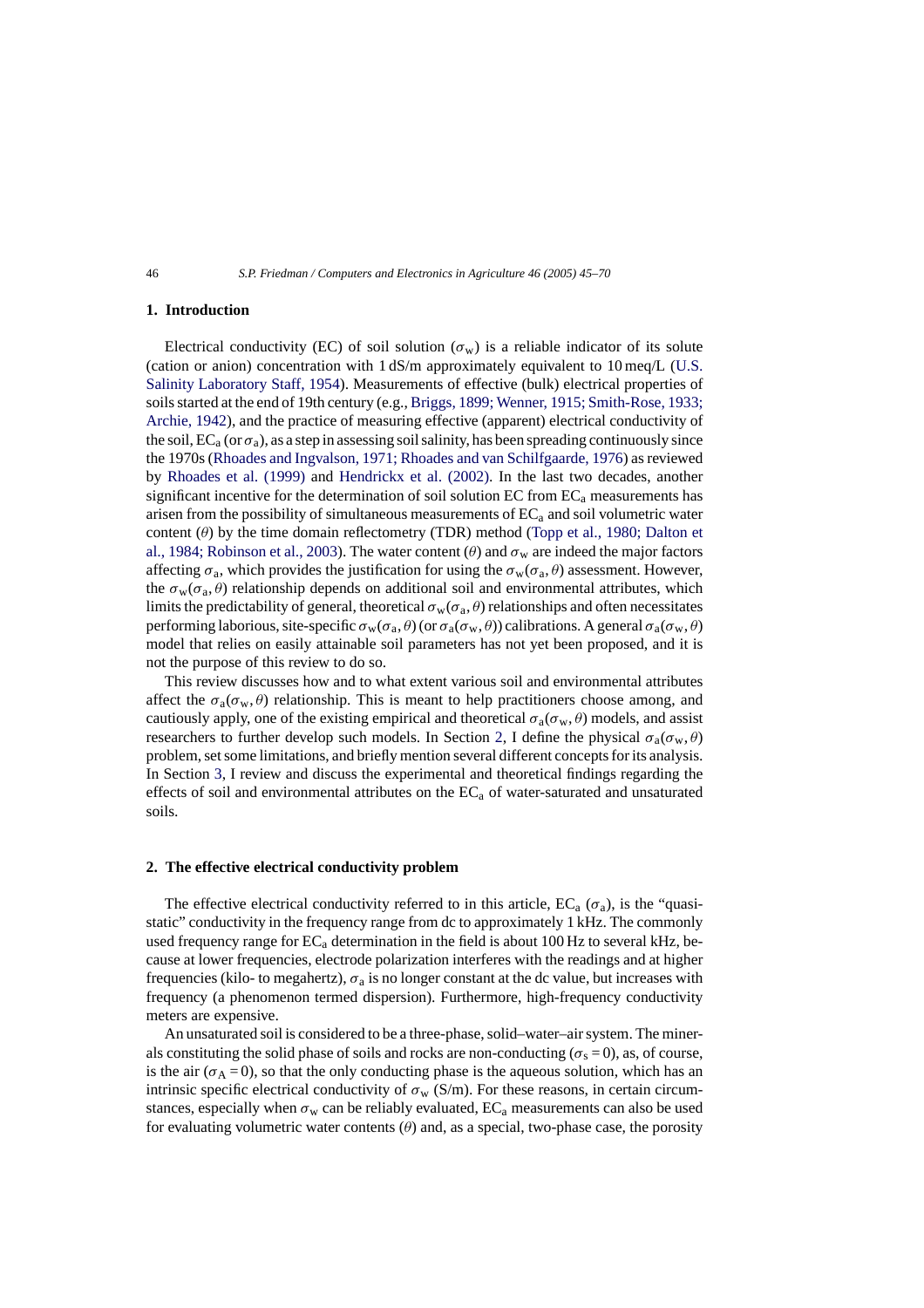

Fig. 1. An unsaturated soil with a conducting aqueous phase of specific electrical conductivity of  $\sigma_w$  and nonconducting solid ( $\sigma_s = 0$ ) and gaseous ( $\sigma_A = 0$ ) phases, and a homogeneous, single-phase material of the same effective (apparent) electrical conductivity,  $\sigma_a$ .

(*n*) of water-saturated soils and rocks. An unsaturated soil is an example of a mixture of several constituents that have differing intrinsic conductivities ( $\sigma_i$ ), and only one of which conducts ( $\sigma_w > 0$ ) in our case. In addition to differing in their single-phase conductivities, the components (phases) also differ in their volumetric fractions, shapes, and orientations. The effective (apparent) electrical conductivity of the three-phase mixture ( $\sigma_a$ , S/m) can be defined in more than one way; [Torquato \(2002, p. 359\),](#page-25-0) for example, defines it as the relation between the volume-averaged electrical field  $(\langle E \rangle, V/m)$  and the volume-averaged electrical current density  $(\langle J \rangle, A/m^2)$ :

$$
\langle J \rangle = \sigma_{\rm a} \langle E \rangle \tag{1}
$$

Here we will adopt a more general and practical approach to defining  $\sigma_a$  (EC<sub>a</sub>): the effective EC of a soil is defined as the conductivity of a homogeneous, single-phase material that elicits the same response in a measuring device (see Fig. 1). The reader is reminded that we refer to a representative volume of soil that is statistically homogeneous within the spatial resolution of the measuring device; we do not deal with spatial variability of the soil properties, which is discussed elsewhere in this issue [\(Lesch, 2005; Wraith et al.,](#page-23-0) [2005\).](#page-23-0) When the  $EC<sub>a</sub>$  of a homogeneous wet soil is being measured with a 10-cm long four-probe array, for example, the sub-millimeter-scale heterogeneities of the soil particles, water bodies, and air volumes are invisible to the EC meter and the device observes the sample as a homogenous entity with a single effective conductivity. If there were centimeterscale layerings such as in the hydrostatic distribution of water content along the vertical four-probe array, or other heterogeneities with centimeter-long correlation lengths in the soil sample, those heterogeneities would affect the measured conductivity that would no longer match the above-defined effective conductivity.

There are several theoretical approaches for evaluating the effective EC ( $\sigma_a$ ) of mixtures for which the volumetric fractions and single-phase permittivities of the constituents, and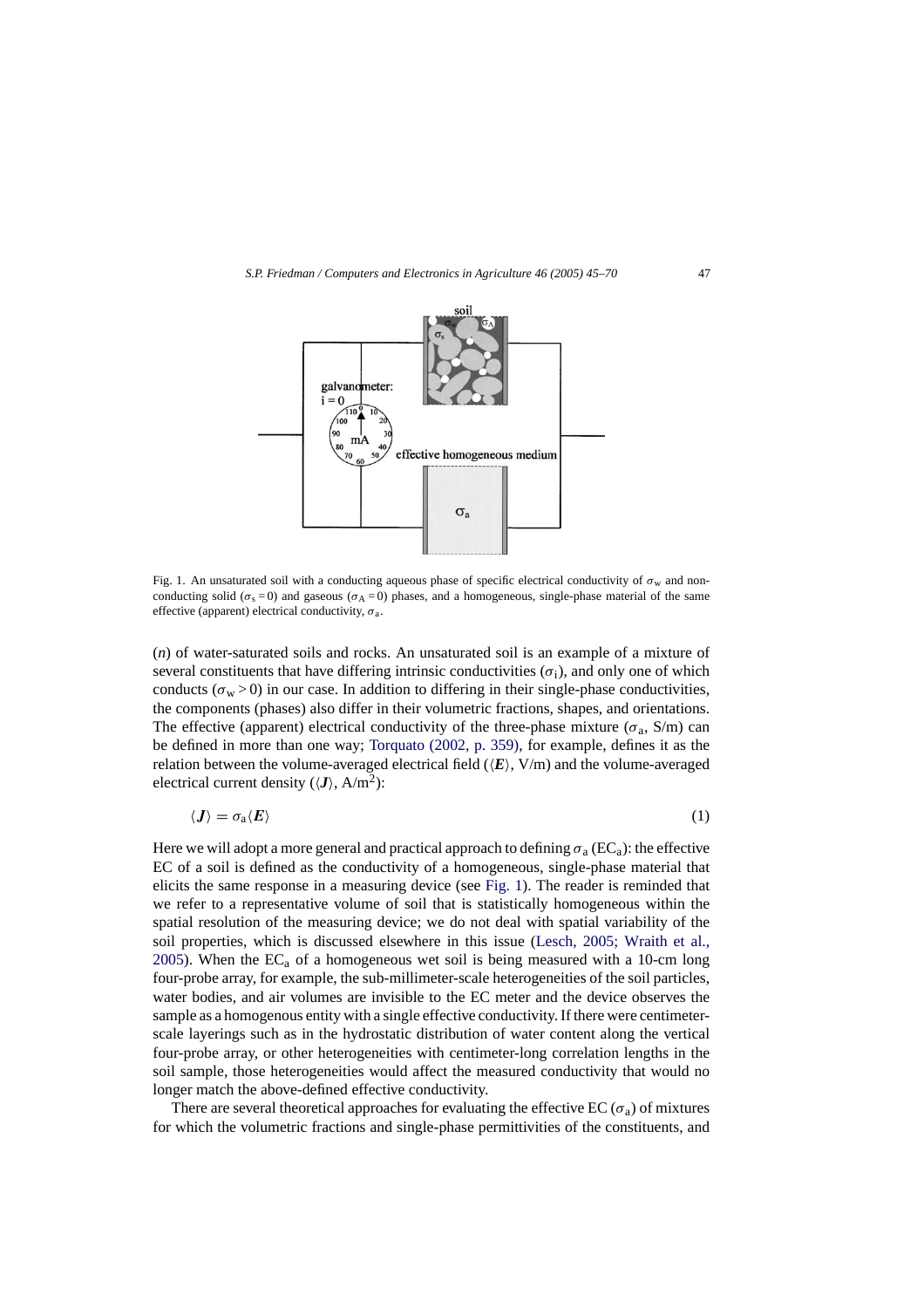<span id="page-3-0"></span>other relevant geometrical and interfacial attributes, are known. Most of these methods for calculating  $\sigma_a$  fall into one of the two major conceptual categories: discrete resistor network models and continuum mean field theories.

The resistor network models deal only with the network of soil pores that can be occupied by either the liquid or the gaseous phase. With this approach, the conducting soil is replaced with an equivalent network of diverse resistors. Similar to the modeling of other transport properties, the resulting effective EC depends on the topology (connectivity) of the network and on the distribution of the resistances that decorate the bonds of the networks ([Fatt,](#page-22-0) [1956; Friedman et al., 1995](#page-22-0)). The mathematical formulation of the problem results in Kirchoff's second electrical circuit law, to be solved either by a direct method involving matrix inversions ([Friedman and Seaton, 1996\)](#page-23-0) or by approximate methods that involve concepts such as effective medium approximations ([Kirkpatrick, 1973\),](#page-23-0) position-space renormalization [\(Kadanoff, 1966; Sahimi et al., 1983; Friedman et al., 1995](#page-23-0)), critical path analysis [\(Ambegaokar et al., 1971; Friedman and Seaton, 1998; Friedman and Jones, 2001\),](#page-22-0) and related percolation concepts ([Stauffer and Aharony, 1992; Sahimi, 1994\).](#page-25-0)

As opposed to discrete lattice models, the mean field theories deal with the actual, continuous three-dimensional structure of the multiphase medium or with its idealized geometrical description. The evaluation of  $\sigma_a$  involves solving the electrostatic problem, namely the Laplace equation for the electrical potential, while conserving the continuity of the potential and the normal flux vectors on the interfaces between the various phases with their differing conductivities ([Sihvola, 1999; Torquato, 2002\)](#page-24-0). For real multiphase media such as wet soils, the Laplace equation can be solved by numerical methods, if their complex geometry can be reliably characterized and discretized (e.g., [Adler et al.,](#page-22-0) [1992\).](#page-22-0) Another option is to refer to a simplified geometry of some common representative quantifiers and to solve the electrostatic problem for the transformed medium. An exact analytical solution to the Laplace equation does not exist even for the most simplified mixture geometry one could conceive. Therefore, the common practice is to apply some approximating assumptions regarding the spatial structure of the electrical fields in the various phases, a concept usually termed mean field theory. The three most common mean field theories differ in their weighting of the effects of the neighboring particles on the internal field of a reference particle. In the context of the electrical conductivity, they are usually termed: [Maxwell \(1881\)](#page-23-0) model, the symmetric effective medium approximation [\(Bruggeman, 1935\),](#page-22-0) and the coherent potential (CP) approximation (e.g., [Tsang et al.,](#page-25-0) [1985\).](#page-25-0)

## **3. Factors affecting the apparent electrical conductivity of the soil**

There are many factors that affect  $EC<sub>a</sub>$ ; the major ones discussed here can be grouped into three categories. Those in the first category describe the *bulk soil* and define the respective volumetric fractions occupied by the three phases and possible secondary structural configurations (aggregation): porosity  $(n)$ , water content  $(\theta)$ , and structure. Factors in the second category are the important *solid particle* quantifiers, which are relatively time-invariable: particle shape and orientation, particle-size distribution, cation exchange capacity (CEC), and wettability. Factors in the third category are the relevant *soil solution* attributes, and as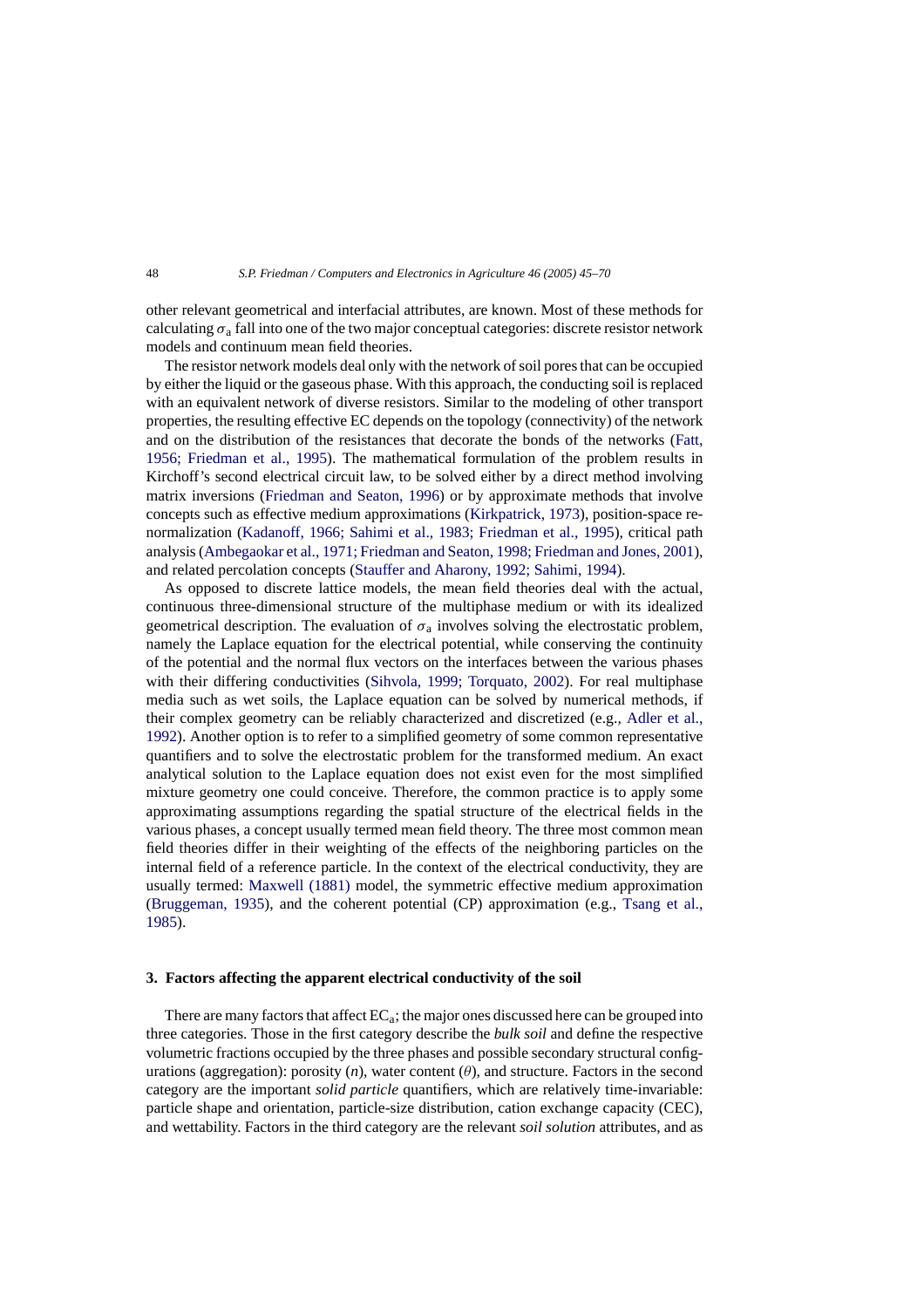<span id="page-4-0"></span>these change quickly in response to alterations in management and environmental conditions, we may also call them *environmental* factors: ionic strength  $(\sigma_w)$ , cation composition (sodium adsorption ratio,  $SAR \equiv (Na^+)/((Ca^{2+}+Mg^{2+})/2)^{1/2})$ , and temperature.

As stated above, the soil solution is the only conducting phase, which is why its volumetric fraction (θ) and conductivity ( $\sigma_w$ ) are the two dominant factors in determining  $EC<sub>a</sub>$ . Nevertheless, the geometry and topology of the aqueous phase are determined by the solid-phase attributes. Furthermore, the contribution of the adsorbed cations to the overall soil  $EC<sub>a</sub>$ , significant for medium- and fine-textured soils, is also determined mostly by the soil's cation exchange capacity, which is a solid-phase attribute.

The above-mentioned 10 major factors do not, of course, act separately, and it is impossible to discuss them one by one without referring to the combined effects of several factors. Also, the major factor affecting the  $EC_a$  of unsaturated soils, i.e., their water content, obscures the secondary effects of their geometrical and also other interfacial attributes. Therefore, the major part of this review, the discussion of the relevant factors and their effects, is divided in Sections 3.1 and 3.2: the first deals with two-phase, water-saturated soils  $(\sigma_a(\sigma_w, n))$ , and the second with three-phase, unsaturated soils  $(\sigma_a(\sigma_w, \theta, n))$ . The three-phase problem,  $\sigma_a(\sigma_w, \theta, n)$  is, of course, more relevant to agricultural soils but, unfortunately, it is also more complex than the two-phase  $\sigma_a(\sigma_w, n)$  problem. As a result of the conceptual and experimental difficulties concerning the  $\sigma_a(\sigma_w, \theta, n)$  relationship of unsaturated soils, the available reliable experimental evidence and our understanding of the effects of the geometrical and interfacial attributes of the solid phase are more extensive for the two-phase, water-saturated soil case than for the other. Therefore, in the present review, I have chosen to place somewhat more than usual emphasis on the discussion of factors that affect the  $EC_a$  of water-saturated soils. For further discussion of the  $EC_a$  of unsaturated soils, readers are referred to other recent publications ([Rhoades et al., 1999; Hendrickx et](#page-24-0) [al., 2002\)](#page-24-0) including other articles in this special issue [\(Corwin and Lesch, 2005; Lesch,](#page-22-0) [2005\).](#page-22-0)

## *3.1. Water-saturated soils*

Most people measuring  $\sigma_a$  for evaluating the porosity (*n*) or solution conductivity of water-saturated soils and rocks still use Archie's empirical law [\(Archie, 1942\):](#page-22-0)

$$
\frac{\sigma_a}{\sigma_w} \equiv \frac{1}{F} = n^m,\tag{2}
$$

which describes the reduced EC,  $\sigma_a/\sigma_w$  (the reciprocal of the commonly used formation factor,  $F$ ), with  $m$  being a material-dependent empirical exponent. Archie (1942) found characteristic *m* values of 1.3 for unconsolidated sands and 1.8–2.0 for consolidated sandstones. Since *m* increases with cementation, Archie termed it the cementation index. In many later studies, partially reported in [Table 1,](#page-5-0) Archie's law was found to hold for various porous media, with exponents ranging from 1.2 to about 4.0. In consolidated media, the effect of cementation on *m* was demonstrated by several researchers who compared non-fused  $(m \approx 1.35-1.4)$  and fused  $(m \approx 1.5-1.8)$  spherical particles of uniform size [\(Table 1\).](#page-5-0) The porosity of consolidated, cemented media can be very low, and usually it is not constructive to describe their  $\sigma_a/\sigma_w(n)$  relationships with a single *m* value. For consolidated media,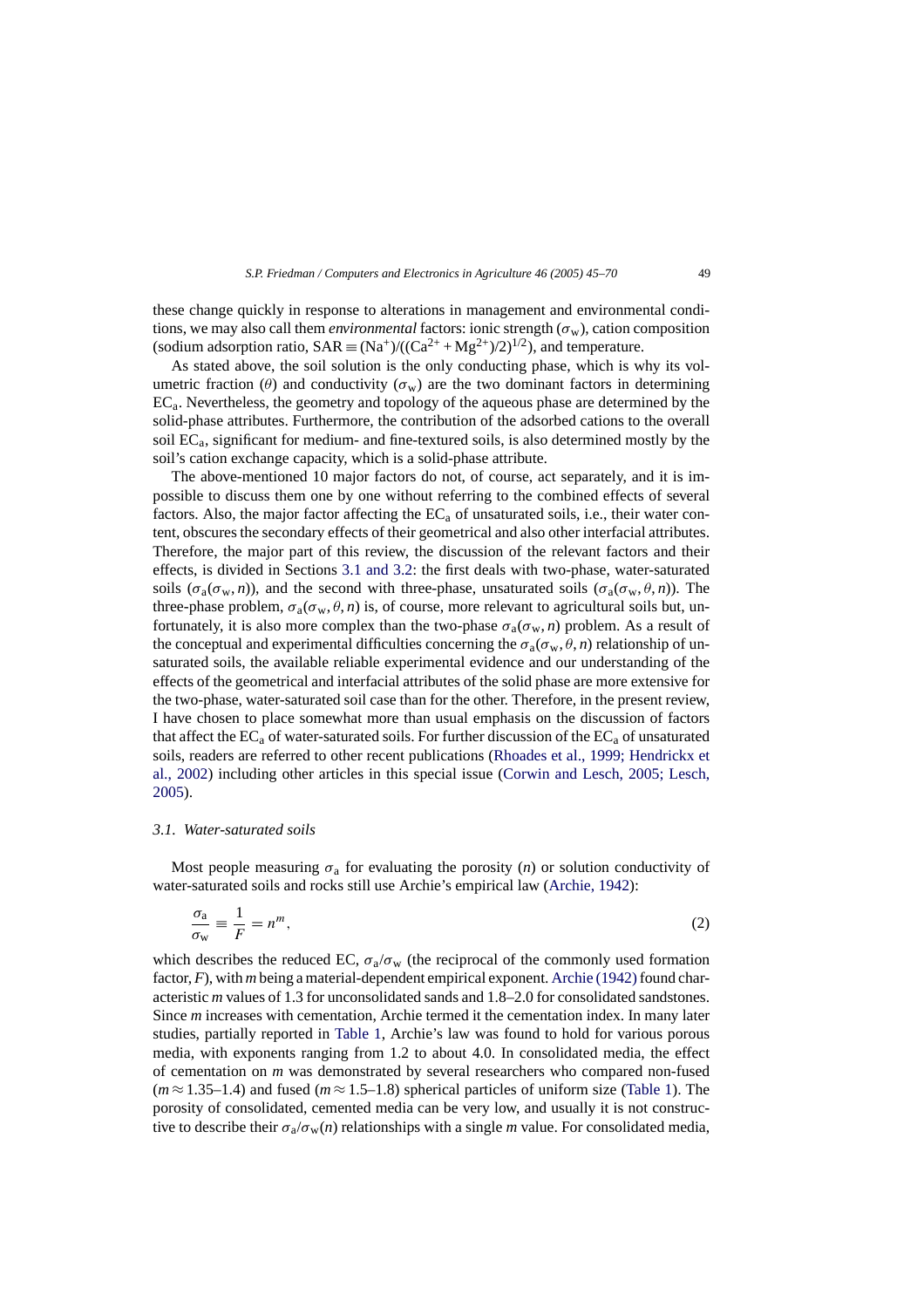<span id="page-5-0"></span>Table 1

Archie's law exponents (*m*) of different consolidated and non-consolidated media, as published in the literature, or calculated from reported  $\sigma_a/\sigma_w(n)$  data

| Medium                   | Porosity range             | $m$ (Archie's exponent) | Reference                    |
|--------------------------|----------------------------|-------------------------|------------------------------|
| Clean sand               | $0.12 - 0.35$              | 1.3                     | Archie (1942)                |
| Consolidated sandstones  | $0.12 - 0.40$              | $1.8 - 2.0$             |                              |
| Glass spheres            | $0.37 - 0.40$              | 1.38                    | Wyllie and Gregory (1955)    |
| Binary sphere mixtures   | $0.147 - 0.29$             | 1.31                    |                              |
| Cylinders                | $0.33 - 0.43$              | 1.47                    |                              |
| <b>Disks</b>             | $0.34 - 0.45$              | 1.46                    |                              |
| Cubes                    | $0.19 - 0.43$              | 1.47                    |                              |
| Prisms                   | $0.36 - 0.52$              | 1.63                    |                              |
| 8 marine sands           | $0.35 - 0.50$              | $1.39 - 1.58$           | Jackson et al. (1978)        |
| Glass beads (spheres)    | $0.33 - 0.37$              | 1.20                    |                              |
| <b>Ouartz</b> sand       | $0.32 - 0.44$              | 1.43                    |                              |
| Rounded quartz sand      | $0.36 - 0.44$              | 1.40                    |                              |
| Shaley sand              | $0.41 - 0.48$              | 1.52                    |                              |
| Shell fragments          | $0.62 - 0.72$              | 1.85                    |                              |
| Fused glass beads        | $0.02 - 0.38$              | 1.50                    | Sen et al. (1981)            |
| Fused glass beads        | $0.10 - 0.40$              | 1.7                     | Schwartz and Kimminau (1987) |
| Sandstone                | $0.05 - 0.22$              | $1.9 - 3.7$             | Doyen (1988)                 |
| Polydisperse glass beads | $0.13 - 0.40$              | $1.28 - 1.40$           | de Kuijper et al. (1996)     |
| Fused glass beads        | $0.10 - 0.30$              | $1.6 - 1.8$             | Pengra and Wong (1999)       |
| <b>Sandstones</b>        | $0.07 - 0.22$              | $1.6 - 2.0$             |                              |
| Limestones               | $0.15 - 0.29$              | $1.9 - 2.3$             |                              |
| $Syporex^{\circledR}$    | 0.80                       | 3.8                     | Revil and Cathles (1999)     |
| Bulgarian altered tuff   | $0.15 - 0.39$ <sup>a</sup> | $2.4 - 3.3$             | Revil et al. (2002)          |
| Mexican altered tuff     | $0.50^{\rm a}$             | 4.4                     |                              |
| Glass beads              | $0.38 - 0.40$              | 1.35                    | Friedman and Robinson (2002) |
| <b>Ouartz</b> sand       | $0.40 - 0.44$              | 1.45                    |                              |
| Tuff particles           | $0.60 - 0.64$              | 1.66                    |                              |

<sup>a</sup> Connected (inter-granular) porosity.

the best-fitting *m* usually increases with decreasing porosity. [Doyen \(1988\),](#page-22-0) for example, obtained a best fit with  $m = 1.9$  for samples of Fontainebleau sandstones with  $n > 0.10$ , and for  $m = 3.7$  for those with  $n < 0.10$ . The highest *m* values listed in Table 1 were measured in a highly porous ( $n = 0.8$ ), artificial porous medium (Syporex<sup>®</sup>,  $m = 3.8$ ) comprised of large spherical pores interconnected by narrow throats, which is perhaps representative of some igneous rocks, and in a Bulgarian tuff  $(m=4.4)$  containing secondary clay minerals and zeolites. Aggregated soils of a bimodal pore size distribution are also expected to be characterized by large values of the *m* exponent in conditions where both the intra- and inter-aggregate pores contribute significantly to the overall electrical conductivity.

For most granular media, particle shape is the major factor affecting  $\sigma_a/\sigma_w(n)$ : *m* increases from about 1.35 for spheres to about 1.65 for prismatic and angular tuff particles (Table 1). A detailed examination of a specific medium can reveal a few interesting features: for mono-sized spheres, *m* increased systematically from 1.368 to 1.375 as the porosity increased from 0.368 to 0.402 and this trend of *m* increasing with increasing *n* was found to be characteristic of other particle shapes also [\(Wyllie and Gregory, 1955\).](#page-25-0) The tortuosity of porous and granular media decreases with increasing *n*; therefore, Archie's *m* should not be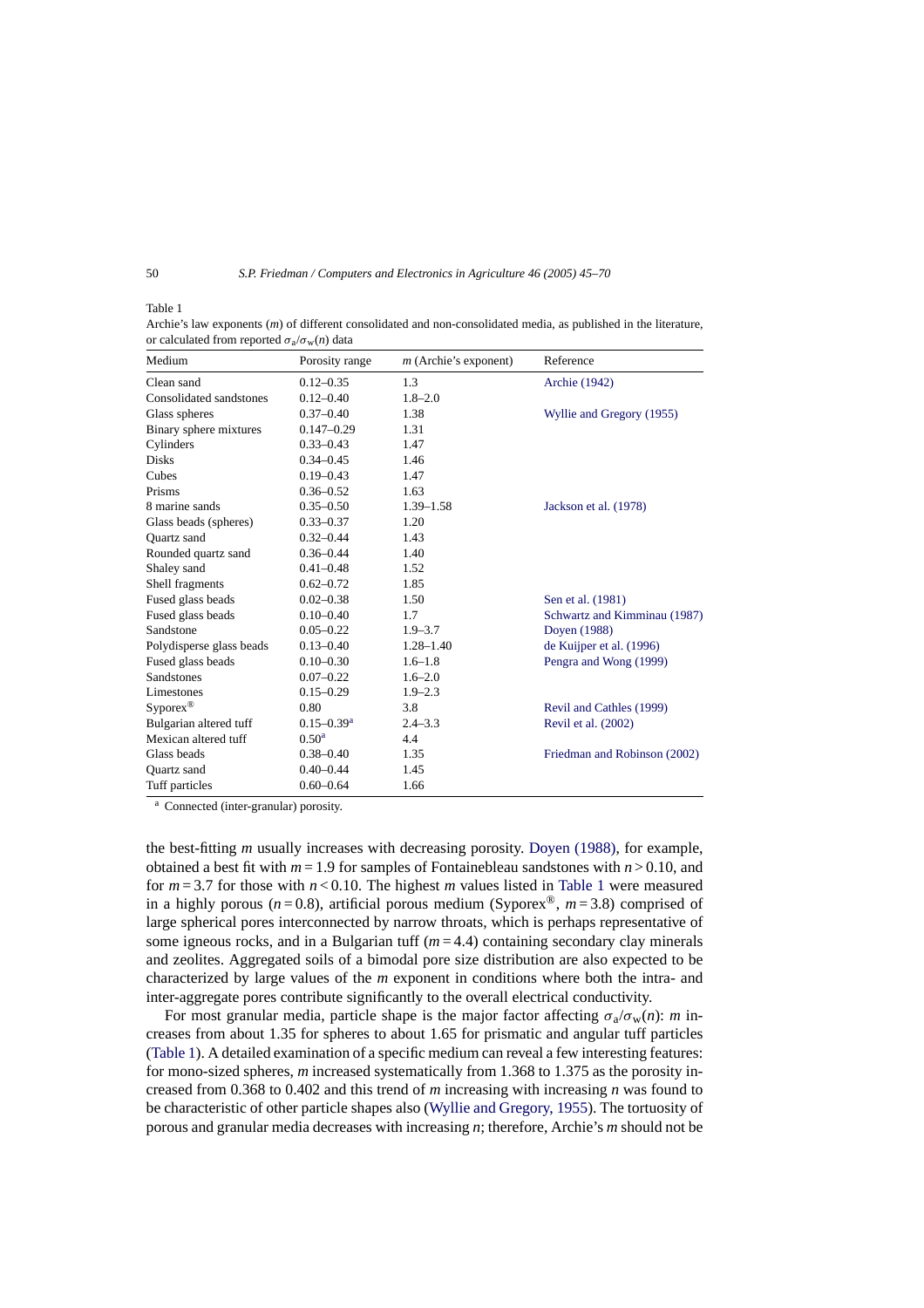<span id="page-6-0"></span>regarded as a tortuosity quantifier. The effect of particle size distribution is consistent with the above; [de Kuijper et al. \(1996\)](#page-22-0) found  $m = 1.40$  for packed uniform spheres  $(n = 0.40)$ , and *m* decreased to 1.28 for the polydisperse,  $n = 0.13$ , packing. Through the years, there have been several attempts to re-derive Archie's empirical law theoretically, e.g., by percolation theory ([Balberg, 1986\) a](#page-22-0)nd a statistical network model that accounted for compaction ([Jonas et al., 2000\),](#page-23-0) but these derivations are not general enough for real granular and consolidated media. Nevertheless, we recommend using Archie's Law, especially for soils and consolidated rocks of low clay content, by choosing a suitable *m* from data collections such as [Table 1, a](#page-5-0)nd, if possible, with the aid of site-specific laboratory calibrations. Two possible generalizations of Archie's Law that involved the addition of an empirical multiplying factor,  $\sigma_a/\sigma_w = an^m$  ( $a \ne 1$ ), or the subtraction of a non-contributing fraction of the porosity,  $\sigma_a/\sigma_w = (n - n_c)^m$ , could have adapted this empirical model to water-saturated soils. However, these modifications were not widely adopted, and will not be discussed here.

One possible constructive physical approach is to resort to the mean field theories mentioned above. The simplest two-phase case is that of finding a homogeneous material with an effective conductivity ( $\sigma_a$ ) equal to that of a mixture of conductivity  $\sigma_s$ , composed of similar size solid spheres that occupy a fraction  $f(1 - n)$  of the total volume, immersed randomly in a host conductivity of  $\sigma_w$  and volumetric fraction *n*. [Maxwell \(1881\)](#page-23-0) formula is usually written in asymmetric form as:

$$
\frac{\sigma_{\rm a} - \sigma_{\rm w}}{\sigma_{\rm a} + 2\sigma_{\rm w}} = f \frac{\sigma_{\rm s} - \sigma_{\rm w}}{\sigma_{\rm s} + 2\sigma_{\rm w}} \tag{3}
$$

and for the relevant case of non-conducting solid particles ( $\sigma_s = 0$ ), this reduces to

$$
\frac{\sigma_{\rm a}}{\sigma_{\rm w}} = \frac{2n}{3-n}.\tag{4}
$$

One appealing feature of the Maxwell model is its mathematical simplicity, which perhaps explains why it arises also from other trains of reasoning [\(Sihvola, 1999\).](#page-24-0) The geometric picture addressed by the Maxwell model, involving similar-sized spheres randomly distributed in a host material, is one of the simplest three-dimensional (3-D) systems conceived. The assumptions underlying the Maxwell mixing formula are apparently also over-simplified. [Fig. 2](#page-7-0) presents accurate measurements of  $\sigma_a/\sigma_w(n)$  in packings of mono-sized glass beads, and the Maxwell model clearly over-predicts the measured conductivities. Nevertheless, surprisingly, this classical model has proven to be a very good predicting tool for many twophase mixtures [\(Hanai, 1968; Sihvola, 1999\)](#page-23-0) and even for water-saturated soils ([Mualem](#page-23-0) [and Friedman, 1991\)](#page-23-0) and other granular materials [\(Friedman and Robinson, 2002\).](#page-23-0)

The other mean field theories can be presented (for  $\sigma_s = 0$ ) via a universal mixing law ([Sihvola and Kong, 1988\):](#page-24-0)

$$
\sigma_{\rm a} = \sigma_{\rm w} + \left\{ \left[ \frac{(n-1)\sigma_{\rm w}[\sigma_{\rm w} + a(\sigma_{\rm a} - \sigma_{\rm w})]}{\frac{2}{3}\sigma_{\rm w} + a(\sigma_{\rm a} - \sigma_{\rm w})} \right] \left[ 1 - \frac{\frac{1}{3}(n-1)\sigma_{\rm w}}{\frac{2}{3}\sigma_{\rm w} + a(\sigma_{\rm a} - \sigma_{\rm w})} \right]^{-1} \right\} \tag{5}
$$

which contains a heuristic parameter, *a*, whose value lies between 0 and 1, which accounts for the effect of neighboring particles on the internal electrical field of a reference particle. The universal model reduces to the Maxwell formula when the value of *a* is 0 (Eq.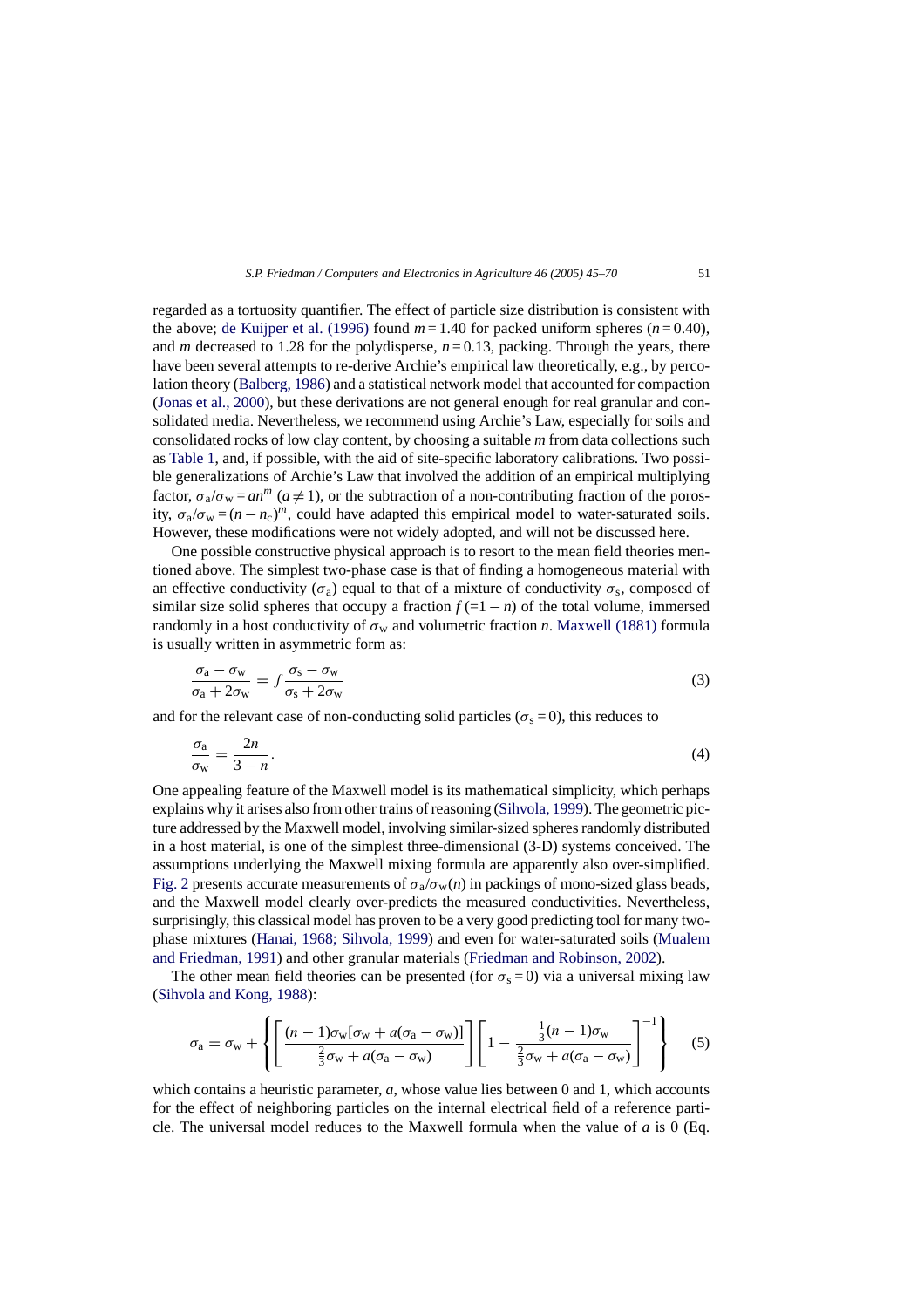<span id="page-7-0"></span>

Fig. 2. Reduced apparent electrical conductivity ( $\sigma_a/\sigma_w$ ) as a function of porosity. Lines represent Eq. [\(9\);](#page-9-0) the value of *a* fitted to the glass spheres data is 0.2. The main graph shows the glass beads  $(a/b = 1)$ , sand grains  $(a/b = 0.460)$ , and tuff grains  $(a/b = 0.350)$ , where the aspect ratios have been adjusted to fit the data. The inset graph shows data for sand mixed in glass beads (from [Friedman and Robinson, 2002; r](#page-23-0)eproduced by permission of the American Geophysical Union, Copyright 2002 AGU).

[\(5\)](#page-6-0) only apparently diverges for  $a = 0$ ), to the symmetric effective medium approximation [\(Bruggeman, 1935\)](#page-22-0) for  $a = 2/3$ , and to the coherent potential formula [\(Tsang et al., 1985\)](#page-25-0) for  $a = 1$ . The conductivity  $\sigma^* = \sigma_w + a(\sigma_a - \sigma_w)$  can be regarded as that seen outside by the inclusion (solid particle), and it can assume values different from that of the host material, ranging from  $\sigma^* = \sigma_w$  for the Maxwell model up to the effective conductivity of the mixture,  $\sigma^* = \sigma_a$ , for the coherent potential mixing rule. Among the three classical mixing formulas, the Maxwell formula is probably the best predictor of the effective conductivity, at least for granular mixtures saturated with water (and/or other liquids) for which  $\sigma_s = 0$ [\(Friedman and Robinson, 2002; Robinson and Friedman, submitted for publication\).](#page-23-0) Nevertheless, it was recently shown that allowing  $a = 0.2$  resulted in better prediction of the  $\sigma_a$ of water-saturated packings of glass beads, sand grains, and tuff particles [\(Friedman and](#page-23-0) [Robinson, 2002;](#page-23-0) Fig. 2); it was also more effective for predicting related transport properties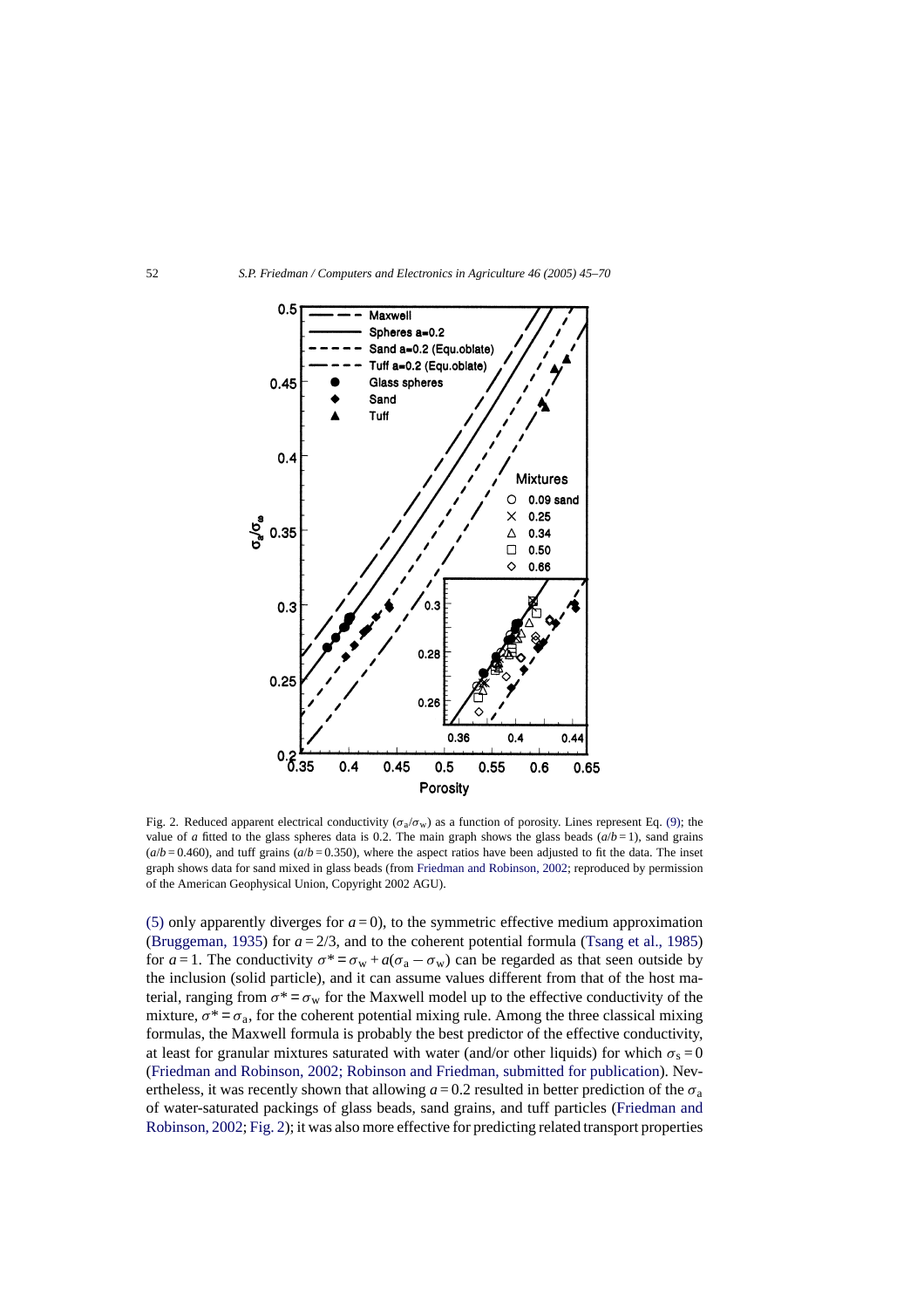<span id="page-8-0"></span>such as the effective dielectric permittivity of glass beads immersed in liquids of different permittivity [\(Robinson and Friedman, submitted for publication\).](#page-24-0)

Eq. [\(5\)](#page-6-0) applies to spherical solid particles, but the most important geometrical soil attribute with regard to its  $\sigma_a/\sigma_w(n)$  relationship is probably particle shape, which varies from almost spherical sand grains to flat, disk-like and long, needle-like clay tactoids. It is practically impossible to calculate the effective conductivity of packings of angular and rough-surfaced particles, but these features were found to be of secondary importance in their effects on  $\sigma_a$  ([Friedman and Robinson, 2002\).](#page-23-0) Representing the particle geometry as an ellipsoid of revolution (spheroid) provides both convenient analytical expressions and sufficient flexibility for transformation into a variety of shapes by altering the aspect ratio ([Sihvola and Kong, 1988; Sareni et al., 1997; Jones and Friedman, 2000](#page-24-0)). By extending or contracting the *b* and *c* axes whilst keeping *a* constant, one can transform a sphere into either a disk-like (oblate) or needle-shaped (prolate) particle, such as are often encountered in the natural environment. Particle shape is then incorporated in  $\sigma_a$  modeling through a parameter named the depolarization factor  $(N<sup>i</sup>)$ , which describes the extent to which the inclusion polarization is reduced according to its shape and orientation with respect to the applied electrical field. For the special cases of ellipsoids of revolution ( $a \neq b = c$ ) [Jones and](#page-23-0) [Friedman \(2000\)](#page-23-0) found that  $N^a(a/b)$  can be satisfactorily approximated ( $r^2 = 0.9999$ ) by a single empirical expression,

$$
N^{a} = \frac{1}{1 + 1.6(a/b) + 0.4(a/b)^{2}}; \qquad N^{b} = N^{c} = \frac{1}{2}(1 - N^{a})
$$
 (6)

through the whole range of aspect ratios, *a*/*b*, from thin disks to long needles. The depolarization factors are: for a sphere, in which *a*, *b*, and *c* are all equal in length,  $N^{a,b,c} = 1/3$ ,  $1/3$ , 1/3; for a thin disk (extreme oblate), 1, 0, 0, respectively; and for a long needle (extreme prolate), 0, 1/2, 1/2, respectively. The particle aspect ratio, *a*/*b*, of coarse granular materials can be retrieved from databases, evaluated directly by visual inspection under magnification, or determined indirectly by the simple angle of repose measurement ([Friedman and](#page-23-0) [Robinson, 2002\).](#page-23-0)

Non-spherical particles can form either anisotropic or isotropic packings, depending on whether they are aligned in the same direction or are randomly oriented. The effective conductivity of non-spherical particles, aligned to form a uniaxial–anisotropic medium, is no longer a scalar, but is a second-order tensor, defined by its diagonal components  $\sigma_a^a \neq \sigma_a^b = \sigma_a^c$ . The effective conductivity in the *i*th direction takes the form ([Sihvola and](#page-24-0) [Kong, 1988\):](#page-24-0)

$$
\sigma_{\mathbf{a}}^i = \sigma_{\mathbf{w}} + \left\{ \left[ \frac{(n-1)[\sigma_{\mathbf{w}} + a(\sigma_{\mathbf{a}}^i - \sigma_{\mathbf{w}})]\sigma_{\mathbf{w}}}{\sigma_{\mathbf{w}} + a(\sigma_{\mathbf{a}}^i - \sigma_{\mathbf{w}}) - N^i \sigma_{\mathbf{w}}} \right] \cdot \left[ 1 - \frac{(n-1)N^i \sigma_{\mathbf{w}}}{\sigma_{\mathbf{w}} + a(\sigma_{\mathbf{a}}^i - \sigma_{\mathbf{w}}) - N^i \sigma_{\mathbf{w}}} \right]^{-1} \right\},\tag{7}
$$

(which reduces to Eq. [\(5\)](#page-6-0) for spheres,  $N^i = 1/3$ ), in which the previously presented mixing parameter, *a*, accounts for the effect of neighboring particles on the internal electrical field and the newly introduced depolarization factors  $(N<sup>i</sup>)$  are defined by the particle aspect ratio and their alignment with respect to the applied electrical field. If the effective conductivities in the principal anisotropy directions  $(\sigma_a^a, \sigma_a^b, \sigma_a^c)$  are known, the effective conductivity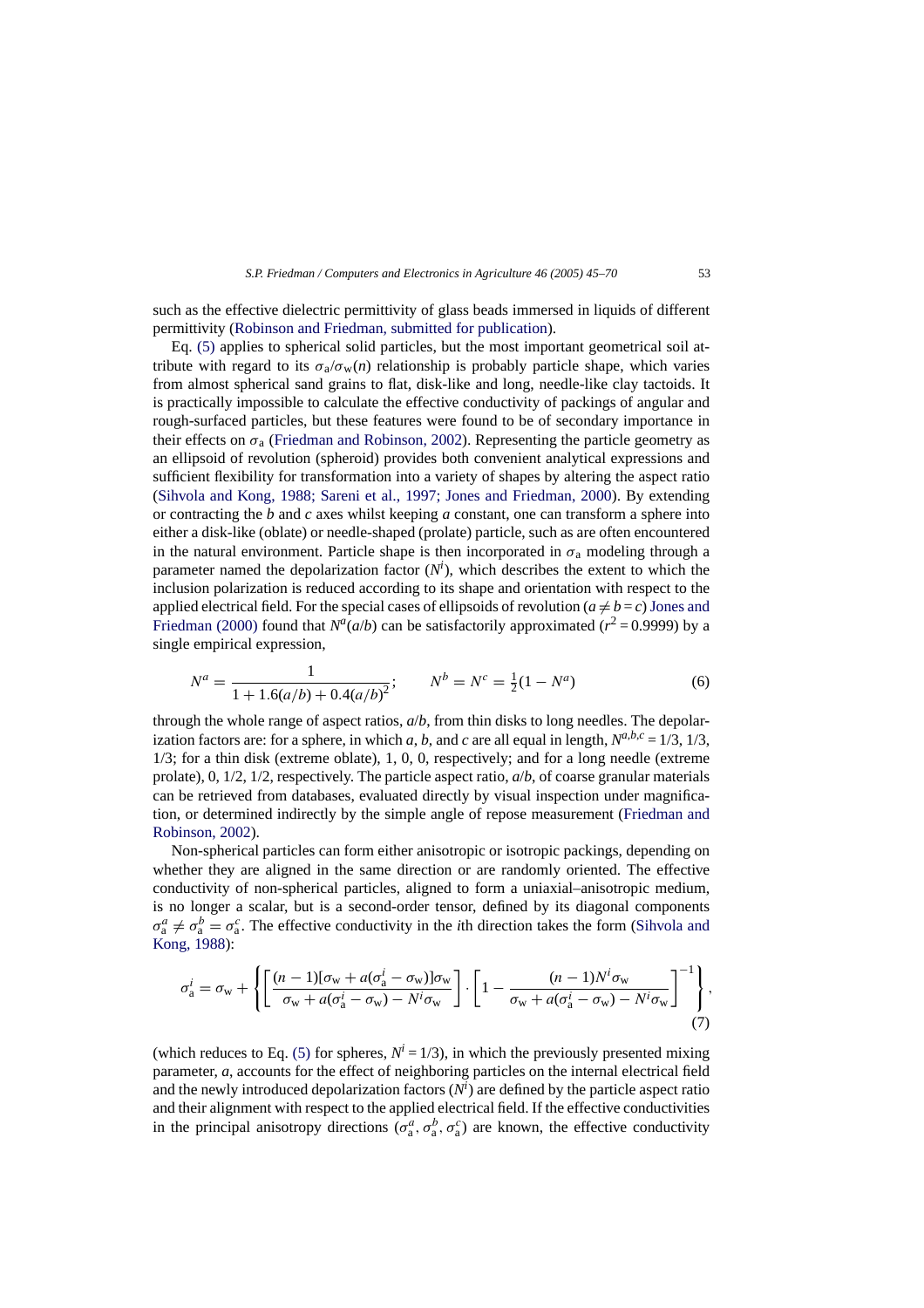<span id="page-9-0"></span>when the electrical field is directed arbitrarily, forming angles  $\beta^a$ ,  $\beta^b$ , and  $\beta^c$  relative to the *a*, *b*, and *c*, coordinate axes, respectively, is given by

$$
\sigma_{\rm a}^{\beta} = \sigma_{\rm a}^{a} \cos^{2} \beta^{a} + \sigma_{\rm a}^{b} \cos^{2} \beta^{b} + \sigma_{\rm a}^{c} \cos^{2} \beta^{c}.
$$
 (8)

The above calculations of directional effective conductivity (Eqs. [\(7\) and \(8\)\)](#page-8-0) apply to perfectly aligned spheroids. The particles in real anisotropic soils are, however, only partially aligned with respect to the principal anisotropy axes. The directional effective conductivities of such media can be calculated by applying similar principles, with the addition of the distribution of the particle (long axis) orientation ([Dafalias and Arulanandan, 1979;](#page-22-0) [Arulanandan, 1991; Thevanayagam, 1993\).](#page-22-0)

Even non-spherical particles, when oriented randomly, form an isotropic medium with a scalar effective conductivity,  $\sigma_a$ . If we apply a superposition principle, the isotropic version of the universal mixing law, Eq. [\(5\),](#page-6-0) takes the form ([Sihvola and Kong, 1988\):](#page-24-0)

$$
\sigma_{\rm a} = \sigma_{\rm w} + \left\{ \left[ \sum_{i=a,b,c} \frac{(n-1)[\sigma_{\rm w} + a(\sigma_{\rm a} - \sigma_{\rm w})] \sigma_{\rm w}}{3[\sigma_{\rm w} + a(\sigma_{\rm a} - \sigma_{\rm w}) - N^i \sigma_{\rm w}]} \right] \times \left[ 1 - \sum_{i=a,b,c} \frac{(n-1)N^i \sigma_{\rm w}}{3[\sigma_{\rm w} + a(\sigma_{\rm a} - \sigma_{\rm w}) - N^i \sigma_{\rm w}]} \right]^{-1} \right\}.
$$
\n(9)

Friedman and Robinson (2002) measured the  $\sigma_a$  of packings of three kinds of coarse granular materials – glass spheres, sand, and tuff particles – and the data are presented in [Fig. 2, w](#page-7-0)hich also includes  $\sigma_a/\sigma_w(n)$  measurements for glass–sand mixtures. As mentioned above, bestfitting the heuristic mixing parameter (*a* of Eq. (9)) to the measured  $\sigma_a/\sigma_w(n)$  data for the packed spheres again resulted in  $a = 0.2$ , indicating to some extent its physical significance. In [Fig. 2, t](#page-7-0)he aspect ratios of the sand and tuff particles were adjusted to provide a best fit to their  $\sigma_a/\sigma_w(n)$  measurements; this gave  $a/b$  values of 0.46 and 0.35, respectively, which are remarkably similar to those determined from the slope angle measurements (i.e., 0.48 and 0.33) and to those predicting the effective dielectric permittivity–porosity relationships of these packings ([Friedman and Robinson, 2002\).](#page-23-0) This closure is indicative of the merits and physical significance of the empirical relationship between the slope angle and the shape factor, of the choice of an oblate–spheroid geometry to represent the particle shape, and of the heuristic mixing model (Eq. (9)) with  $a = 0.2$  for predicting the  $\sigma_a/\sigma_w(n)$  relationships of isotropic granular media made of non-spherical particles. Therefore, we recommend using Eq. (9) for predicting the  $\sigma_a(\sigma_w, n)$  relationship of coarse-textured soils, provided that a sensible evaluation of the particle aspect ratio (required for calculating the depolarization factors according to Eq. [\(6\)\)](#page-8-0) is possible.

The self-similar model of [Sen et al. \(1981\)](#page-24-0) for the complex dielectric permittivity of spherical particles can be used for evaluating the "quasi-static" effective EC, which reduces to [Bruggeman's \(1935\)](#page-22-0) asymmetric effective medium approximation:

$$
\left(\frac{\sigma_{\rm s} - \sigma_{\rm a}}{\sigma_{\rm s} - \sigma_{\rm w}}\right) \left(\frac{\sigma_{\rm w}}{\sigma_{\rm a}}\right)^{1/3} = n \tag{10}
$$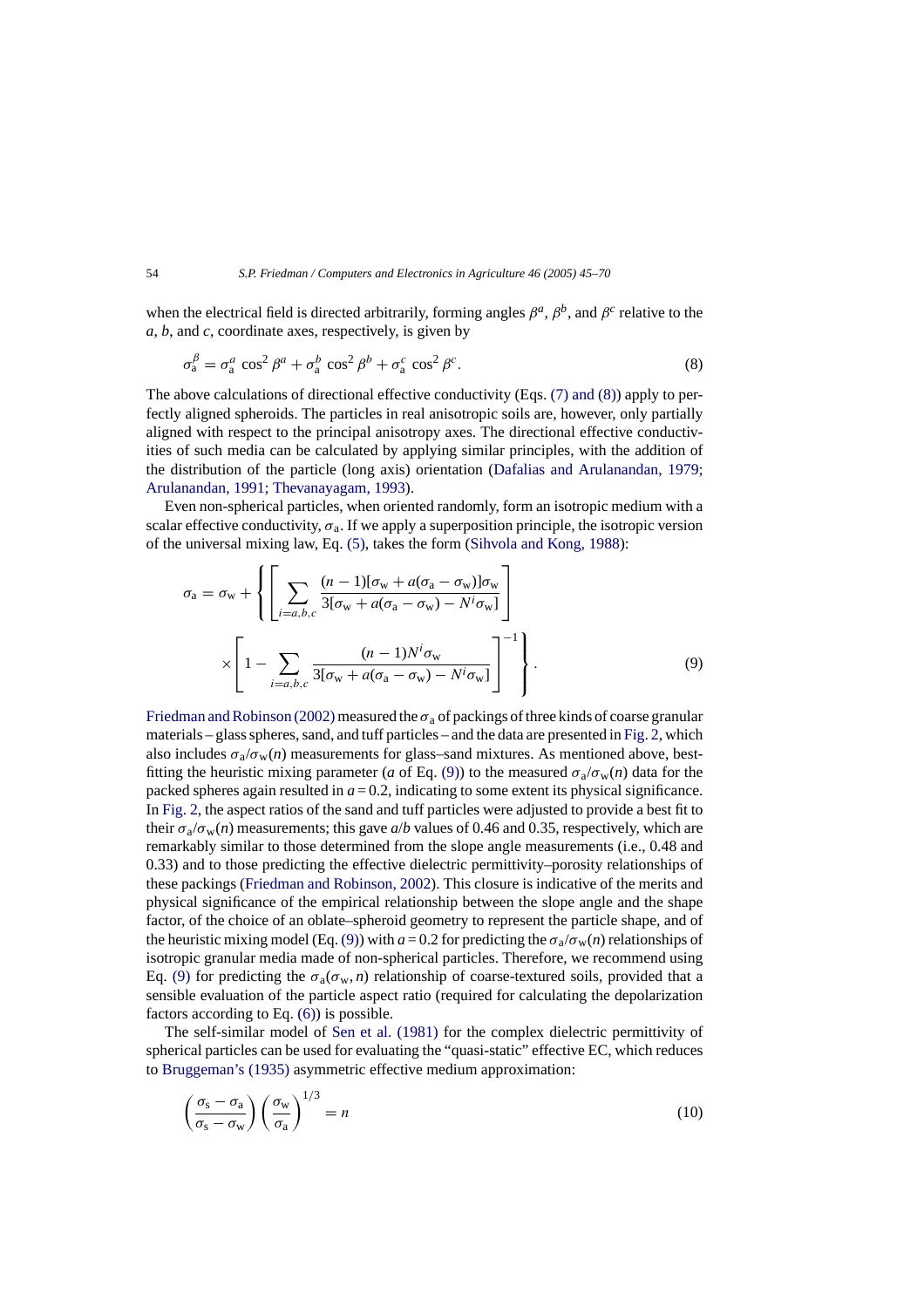and for  $\sigma_s = 0$  becomes Archie's power law with  $m = 3/2$ :  $\sigma_a/\sigma_w = n^{3/2}$ , and therefore, establishes a theoretical basis for the latter. The 3/2 exponent also results from other approaches, e.g., the prediction of the semi-empirical, cut-and-rejoin model of [Mualem and Friedman](#page-23-0) [\(1991\)](#page-23-0) for coarse media of a narrow pore-size distribution. In cases where nothing is known about the soil, it is recommended to use  $\sigma_a/\sigma_w = n^{3/2}$  for evaluating  $\sigma_w$ . The self-similar model [\(10\)](#page-9-0) can also be extended to non-spherical particles by proper averaging of the depolarization factors (*N*) over all possible particle orientations; this again results in a form of Archie's power law, with a particle shape-dependent *m* exponent [\(Mendelson and Cohen,](#page-23-0) [1982;](#page-23-0) their derivation contains an arithmetic mistake, corrected by [Sen, 1984\):](#page-24-0)

$$
m = \left\langle \frac{5 - 3N}{3(1 - N^2)} \right\rangle. \tag{11}
$$

One interesting and significant result of this self-similar mixing modeling is that for isotropic media that comprise prolate particles, the exponent *m* is restricted to below 5/3 (for randomly oriented long, needle-like particles), whereas for oblate, disk-like particles, *m* is unbounded. In principle, the self-similar model constitutes a theoretical basis for Archie's power law including non-spherical particles. However, we do not recommend using this approach for evaluating the Archie's law exponent, because the unrealistic self-similar assumption results in insufficient sensitivity to the particle shape: it underestimates  $\sigma_a/\sigma_w(n)$  (over-shooting *m*) for spherical particles and overestimates it for appreciably non-spherical particles. For example, when using the aspect ratios of  $a/b = 0.48$  and 0.333 for the sand and tuff particles, respectively [\(Friedman and Robinson, 2002\),](#page-23-0) the resulting *m* values for the glass spheres, sand, and tuff particles are 1.5, 1.54, and 1.60, respectively. However, the exponents that best fitted the data [\(Fig. 2\)](#page-7-0) are 1.35, 1.45, and 1.66, respectively [\(Table 1\).](#page-5-0)

The reduced effective electrical conductivity,  $\sigma_a/\sigma_w$ , is dimensionless and cannot, of course, depend on any length scale. Thus, the absolute (mean) soil particle size does not affect the  $\sigma_a/\sigma_w(n)$  relationship (when the adsorbed cation contribution to  $\sigma_a$  is disregarded), and it is only the broadness of the particle-size distribution that affects  $\sigma_a/\sigma_w(n)$  of coarsetextured soils. [Maxwell-Garnett \(1904\)](#page-23-0) model formed the basis of the self-similar model derived by [Sen et al. \(1981\), w](#page-24-0)hose main modification involved sequential additions of the inclusion solid phase into the host water phase, while the background pore system remained intact (applicable to most soils). The resulting formula (Eq. [\(10\)\) i](#page-9-0)s impressively simple but, nevertheless, this model should apply, in principle, to a fractal medium of infinitely wide particle-size distribution and should, therefore, form a lower limit for the estimated values of  $\sigma_a$  of real water-saturated soils comprising almost spherical grains of bounded particlesize distribution. This has indeed been proven for mixtures of uniform-sized spherical particles. [Fig. 3](#page-11-0) presents the  $\sigma_a/\sigma_w(n)$  measurements for randomly packed uniform spheres and for sequential additions of particles of decreasing diameter (12.7, 9.5, 3.2, and 1.5 mm) randomly packed around a larger 76.2-mm sphere ([Robinson and Friedman, submitted for](#page-24-0) [publication\).](#page-24-0) Two additional data sets are presented, determined by [Lemaitre et al. \(1988\),](#page-23-0) for binary mixtures with size ratios of 4 and 11. All these data show a similar general trend, migrating from Shivola's universal model  $(a=0.2; Eq. (5))$  $(a=0.2; Eq. (5))$  towards the limit of [Sen](#page-24-0) [et al.'s \(1981\)](#page-24-0) self-similar model (Eq. [\(10\)](#page-9-0) simplified to  $\sigma_a/\sigma_w = n^{3/2}$ ) as the broadness of the particle-size distribution increases, accompanied by decreasing porosity.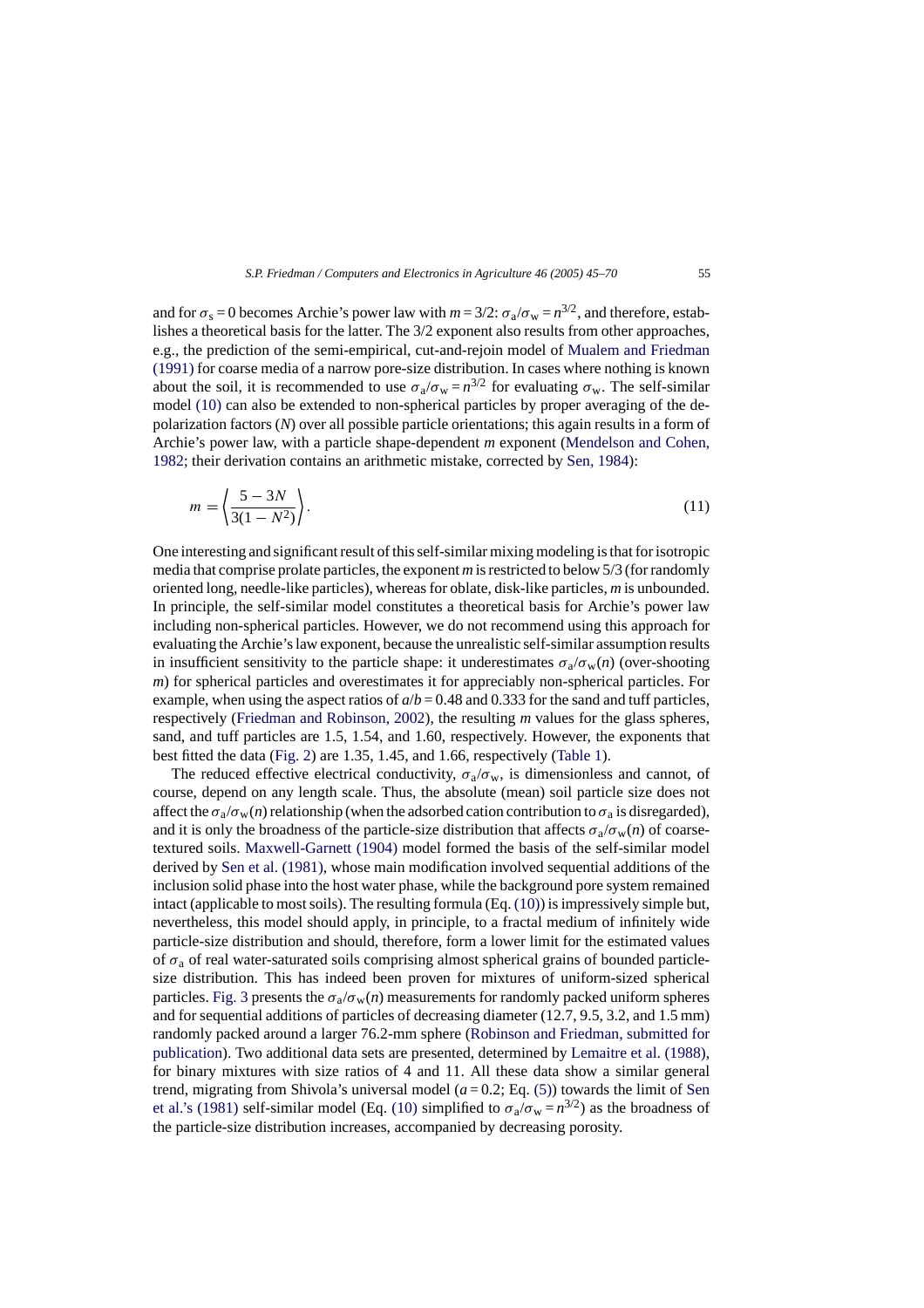<span id="page-11-0"></span>

Fig. 3. Reduced apparent electrical conductivity ( $\sigma_a/\sigma_w$ ) of randomly packed mono-sized spheres and of mixtures of spheres of different sizes (from [Robinson and Friedman, submitted for publication\).](#page-24-0)

These effects of particle size distribution are less pronounced than those of particle shape and orientation, and for soils suspected to have a broad particle size distribution and consequently relatively low porosities, it is recommended to use Eq. [\(10\)](#page-9-0) for evaluating  $\sigma_w$ . For perfectly aligned non-spherical particles, the 1/3 exponent in Eq. [\(10\)](#page-9-0) should be replaced with the depolarization factor (Eq. [\(6\)\),](#page-8-0) which depends on the particle shape and orientation with respect to those of the applied electrical field [\(Sen et al., 1981\).](#page-24-0) Increasing width of particle size distribution and increasing particle asphericity tend to reduce the porosity of the medium. It should be noted, however, that the effects on  $\sigma_a$  discussed here are beyond this indirect effect, namely how these geometric attributes affect  $\sigma_a$  for a given porosity.

The above discussion, relevant to the evaluation of the soil solution EC from  $\sigma_a/\sigma_w$ measurements, was based on the assumption of negligible contribution of the adsorbed ions to the overall  $\sigma_a$ —only the structural aspects were considered. For this assumption to be valid, it is necessary either that the soils are coarse-textured (clay free), as discussed above, or that  $\sigma_w$  is sufficiently high to allow  $\sigma_a$  to increase approximately linearly with  $\sigma_w$  and the geometric (intrinsic) formation factor to be determined by extrapolating from several measured  $\sigma_a/\sigma_w(\sigma_w)$  values as  $\sigma_w \to \infty$  [\(Waxman and Smits, 1968; Shainberg et](#page-25-0)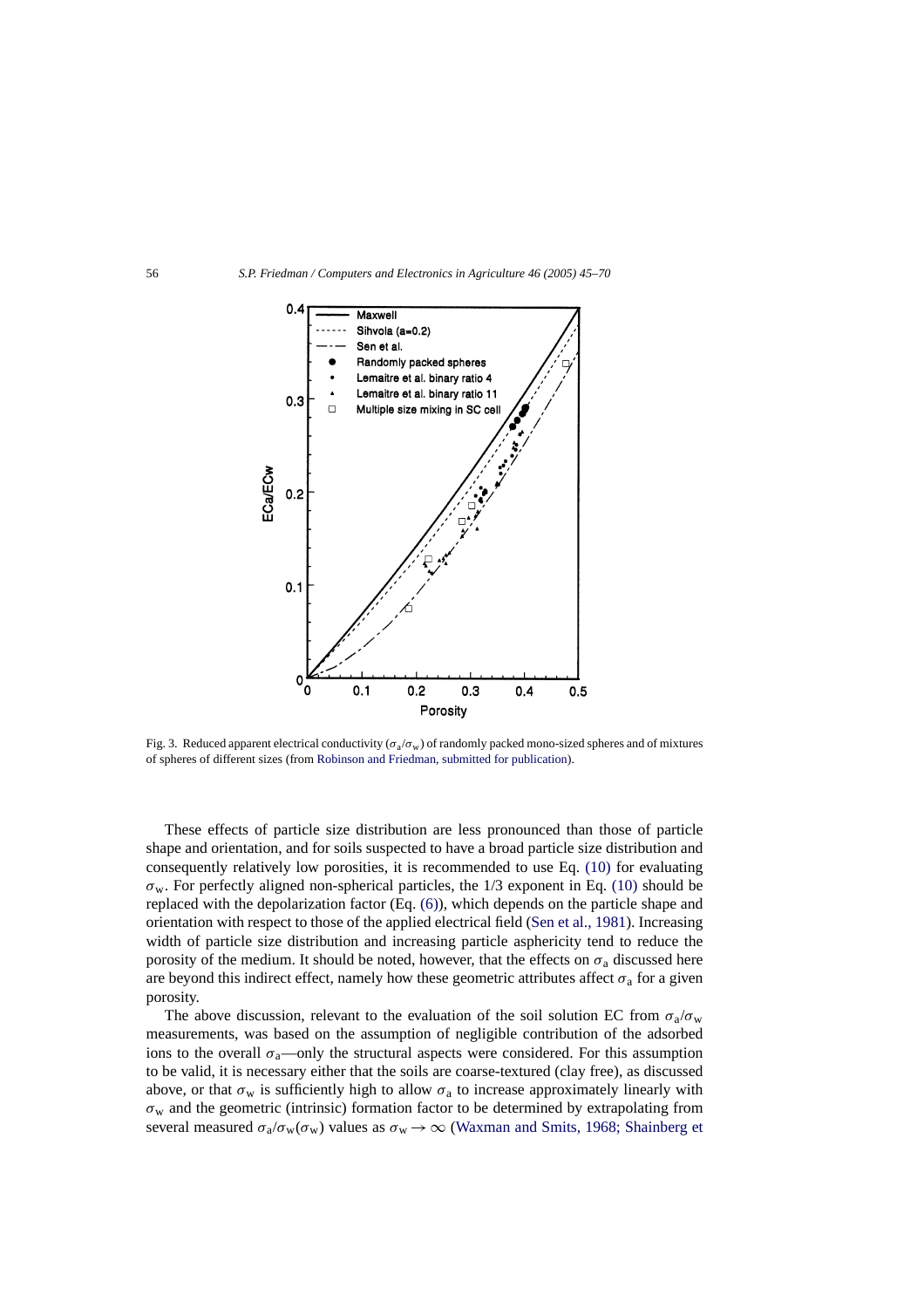<span id="page-12-0"></span>

Fig. 4. The apparent electrical conductivity  $(\sigma_a)$  of water-saturated Bonsall soils from the A and B horizons as a function of the electrical conductivity of the soil solution ( $\sigma_w$ ).  $K_{iso}$  is the isoconductivity point where  $\sigma_a = \sigma_w$ (from [Shainberg et al., 1980; r](#page-24-0)eproduced by permission of the Soil Science Society of America).

al., 1980; Nadler et al., 1984; Johnson and Sen, 1988; Bernabé and Revil, 1995). In all other extreme and intermediate cases, the  $\sigma_a(\sigma_w, n)$  problem is more complex involving additional geometrical (specific surface area/particle size) and chemical (charge density) characteristics of the solid phase, and the ionic strength ( $\sigma_w$ ) and composition (prevailing metallic cations and pH) of the rock or soil solution.

Fig. 4 presents the measured  $\sigma_a(\sigma_w)$  relationships for two soils with 8% (Bonsall A) and  $35.5\%$  (Bonsall B) clay content equilibrated with solutions of  $SAR = 0$  ([Shainberg](#page-24-0) [et al., 1980\)](#page-24-0). At relatively saline solutions ( $\sigma_w > 4$  dS/m), the two  $\sigma_a(\sigma_w)$  functions are linear with similar slopes regardless of the different clay percentage of the two soils (0.225 and 0.235 for the A and B horizons, respectively). At low salinities ( $\sigma_w < 4 \text{ dS/m}$ ), the  $\sigma_a(\sigma_w)$  relationship, especially that of the clayey soil, is highly non-linear. [Shainberg et al.](#page-24-0) (1980) studied the effects of cation exchange capacity and exchangeable sodium percentage (ESP) in conditions of non-linear  $\sigma_a(\sigma_w)$  relationships and found that the contribution of the surface conductivity to  $\sigma_a$ , as indicated by the intercept of the tangent line at  $\sigma_w = 0$ (Fig. 4), increases with increasing CEC (/clay content). Although less conclusive, the surface conductivity was also found to increase with the ESP (or corresponding SAR) levels. The first direct reason for this is the higher electrical mobility of the adsorbed sodium ions as compared to calcium. A second indirect effect is due to the soil structure: at high ESP (and low  $\sigma_w$ ) values, slaking of the soil aggregates occur, and it is not trivial to deduce whether the re-arrangement of the soil particles increases or decreases  $\sigma_a$ . Based on other studies, [Rhoades et al. \(1999\)](#page-24-0) concluded that the  $\sigma_a(\sigma_w)$  relationship does not depend on the soil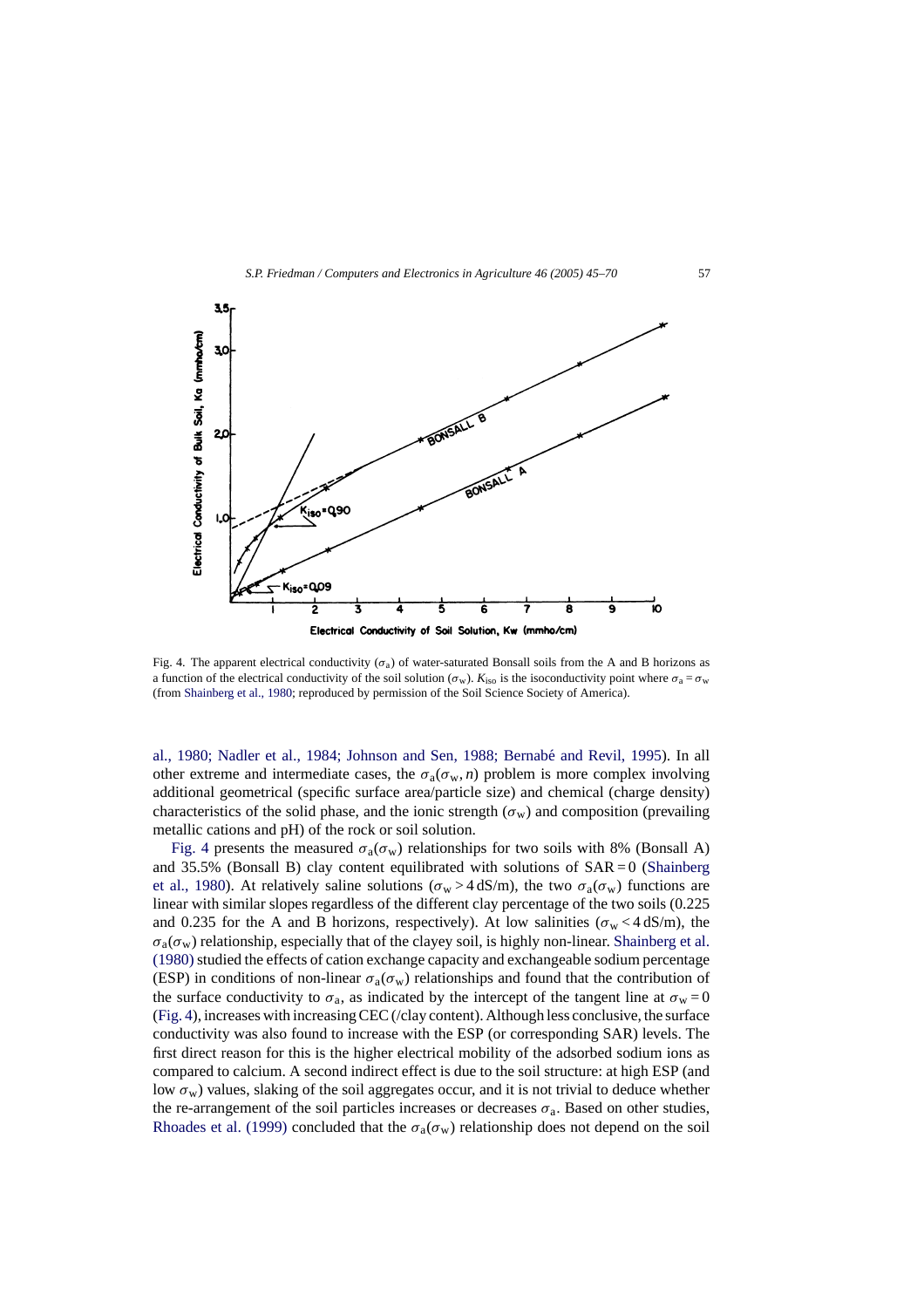<span id="page-13-0"></span>ESP (/SAR), provided soil structure and porosity have not been seriously degraded by the sodicity.

In a theoretical study, [Schwartz et al. \(1989\)](#page-24-0) established  $\sigma_a$  at the two extremes of  $\sigma_w = 0$  and  $\sigma_w \rightarrow \infty$ , and the gap was filled by means of a Padé approximant based on four independent measurable geometrical parameters. A comprehensive, rigorous treatment of the  $\sigma_a(\sigma_w, n)$  problem under such circumstances would be too extensive for the present review article, and is also not relevant for practical  $\sigma_w(\sigma_a, n)$  determinations, because there are too many unknown parameters involved. The interested reader is, therefore, referred to other publications (e.g., [Kan and Sen, 1987; Johnson and Sen, 1988; Revil and Glover,](#page-23-0) [1998; Revil et al., 1998; Schwartz et al., 1989\).](#page-23-0) From the practical point of view, it should be noted that measuring methods such as induced polarization [\(Lesmes and Frye, 2001\)](#page-23-0) can be applied in the field and have the potential merit of assisting in differentiating the contributions of surface and bulk fluid conductivities to the measured  $\sigma_a$ .

Most soils contain a considerable fraction of (negatively) charged minerals, and  $\sigma_w$  is often sufficiently low for the contribution of the adsorbed counterions (cations) to  $\sigma_a$  to be significant. The most frequently applied simplifying assumption is that  $\sigma_a$  can be regarded as being replaced by two conductors in parallel, one representing the dissolved ions ( $\sigma_w/F$ ), and the other the adsorbed ones ( $\sigma_s$ ) [\(Rhoades et al., 1976; Nadler et al., 1984; Mualem and](#page-24-0) [Friedman, 1991\):](#page-24-0)

$$
\sigma_{\rm a} = \frac{\sigma_{\rm w}}{F} + \sigma_{\rm s}(\sigma_{\rm w}).\tag{12}
$$

The geometric formation factor  $(F)$ , which is used to determine  $\sigma_w$  by means of, e.g., Eq. [\(2\),](#page-4-0) can be deduced by subtracting the estimated surface conductivity ( $\sigma_s$ ) from the measured  $\sigma_a$ . In order to avoid confusion, we do not introduce the terminology of an apparent formation factor, defined as overall  $\sigma_a$  over  $\sigma_w$ , which is not a purely geometric factor. The surface conductivity  $(\sigma_s)$  can be regarded as either  $\sigma_w$ -independent, and, therefore, susceptible to estimation by extrapolating the measured  $\sigma_a(\sigma_w)$  values to  $\sigma_w = 0$  ([Rhoades et al., 1976\),](#page-24-0) or as an empirically determined increasing function of  $\sigma_w$  ([Waxman and Smits, 1968; Nadler et](#page-25-0) [al., 1984\):](#page-25-0)  $\sigma_s(\sigma_w) = \delta \sigma_s^{max}$  (0 <  $\delta$  < 1). The maximal  $\sigma_s$  value ( $\sigma_s^{max}$ ), applicable to high  $\sigma_w$ values within the framework of Eq. (12), can be reliably estimated as the  $\sigma_w = 0$  intercept of the straight line, tangential to the linear portion of the plot of measured  $\sigma_a(\sigma_w)$  values at high  $\sigma_w$ , if they are available.  $\sigma_s^{\text{max}}$  is an increasing function of the clay percentage or CEC, and can be evaluated also from empirical correlations to other easily measured, related textural characteristics, e.g., the hygroscopic water content [\(Nadler et al., 1984\)](#page-23-0). Several authors have offered simple ([Waxman and Smits, 1968\)](#page-25-0) or more sophisticated ([Revil and Glover,](#page-24-0) [1997, 1998; Revil et al., 1998\) m](#page-24-0)eans for evaluating  $\sigma_s^{\text{max}}$  on the basis of surface conduction theories and known chemical characteristics of the mineral surfaces and saturating solution, but these are of limited practical applicability. At  $\sigma_w = 0$ ,  $\sigma_s$  should vanish, in principle  $(\delta = 0)$ . Applying this empirical approach, [Waxman and Smits \(1968\)](#page-25-0) obtained formation factors that exhibited an Archie's power law dependence, with *m* exponents of 1.74 for Eocene sand and of 2.43 for lower tertiary sands. [Sen et al. \(1988\)](#page-24-0) proposed another version of Eq. (12); it refers explicitly to the surface charge density,  $Q_V$  (charge per unit pore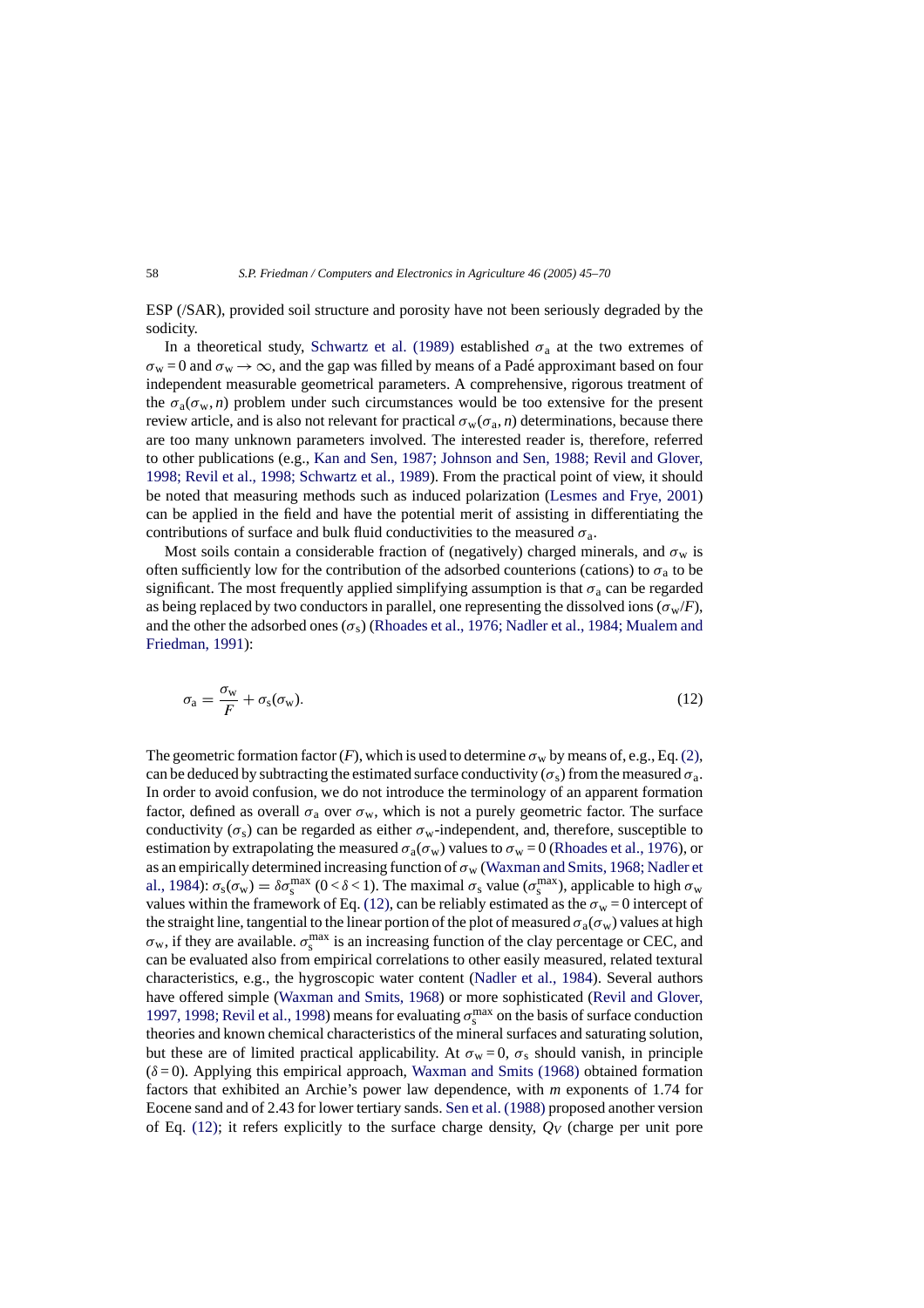volume), and assumes an Archie's law formation factor

$$
\sigma_{\rm a} = n^m \left[ \sigma_{\rm w} + \frac{1.93 m \, Q_V}{1 + 0.7/\sigma_{\rm w}} \right],\tag{13}
$$

where  $1.93m$  (S/m) (L/m) and 0.7 (S/m) are empirical parameters that account for the geometry and reduced cationic mobility near the surfaces with the exponent *m* as the only free variable. This empirical expression was reasonably successful in describing the  $\sigma_a(\sigma_w, n, Q_V)$  relationship of 140 cores of clay-bearing sandstones, with *m* ranging between 1.8 and 2.3. This is in agreement with the findings of [Revil et al. \(1998\)](#page-24-0) who found that the corresponding *m* increased approximately linearly with the CEC,  $Q_V n/(1 - n)$ , from about 1.8 for clean sand and sandstones to about 2.6 for smectite-rich sandstones. Thus, in circumstances where the charge density (clay content) is appreciable and known, it is recommended to use Eq. (13) for porosity and  $\sigma_w$  determination in clay-bearing (shaly) sandstones.

The decoupling assumption embedded in Eqs. [\(12\) and \(13\)](#page-13-0) is physically inappropriate for application to a locally heterogeneous medium and its use can lead to a significant over-estimation of  $\sigma_w/F$ , especially for media of high cation-exchange capacity, broad poresize distribution, and low connectivity [\(Friedman, 1998\).](#page-22-0) The reason is that the conduction of an electrical current in the bulk soil/rock between the electrodes does not follow two parallel paths, but involves a 3-D network of conductors arranged in a complicated combination of series and parallel connections (Bernabé and Revil, 1995; Friedman, 1998). Only in a single pore can the electrical conduction be regarded as taking place in parallel through the dissolved and adsorbed ions. This limitation applies also to such decoupling models for the  $\sigma_a(\sigma_w, \theta)$  relationship of unsaturated soils (e.g., Eqs. [\(17\) and \(18\)\).](#page-18-0) Several modifications of Eq. [\(12\)](#page-13-0) have been proposed, to include other conducting elements of solid surfaces and solution in series [\(Shainberg et al., 1980\)](#page-24-0), and of immobile water [\(Rhoades et al., 1989\),](#page-24-0) but the approximate representation was still based on macroscopic elements connected in parallel. It should be noted that discrete 3-D (e.g., cylindrical) pore network models are not realistic enough for representing the pore system of granular media of such soils, which is why the expected errors according to [Friedman \(1998\)](#page-22-0) are probably over-estimated and the parallel assumption works pretty well. Yet, qualitatively, the above statement and the effects of local heterogeneities and surface conductivity are correct.

In the above discussion, it was assumed that the porosity (*n*) was estimated from, e.g., TDR measurements, and could be used for evaluating  $\sigma_w$  from  $\sigma_a$  readings. In other circumstances, when the  $\sigma_w$  and the relevant material parameters (corresponding to the various models) can be reliably evaluated, the porosity can be determined from  $\sigma_a$  measurements, by means of the same expressions, as listed above. According to Archie's law (Eq. [\(2\)\),](#page-4-0) for example,  $\sigma_a$  is more sensitive to *n* (*m* > 1) than it is to  $\sigma_w$ . In this respect,  $n(\sigma_a, \sigma_w)$  determinations are expected to be more reliable than  $\sigma_w(\sigma_a, n)$  determinations. For both  $\sigma_w$  and *n* determinations, possibly deleterious temperature effects are worth noting: the electrical conductivity of free solution ( $\sigma_w$ ) increases by about 2% per 1 °C (around 25 °C, corresponding to the decrease of the free water viscosity) and a similar effect is to be expected for  $\sigma_a$  of coarse-textured media so that the reduced conductivity,  $\sigma_{\alpha}/\sigma_{w}$ , is temperature independent. Thus, it is sufficient to correct both field and/or laboratory  $\sigma_a$  and  $\sigma_w$  measurements to the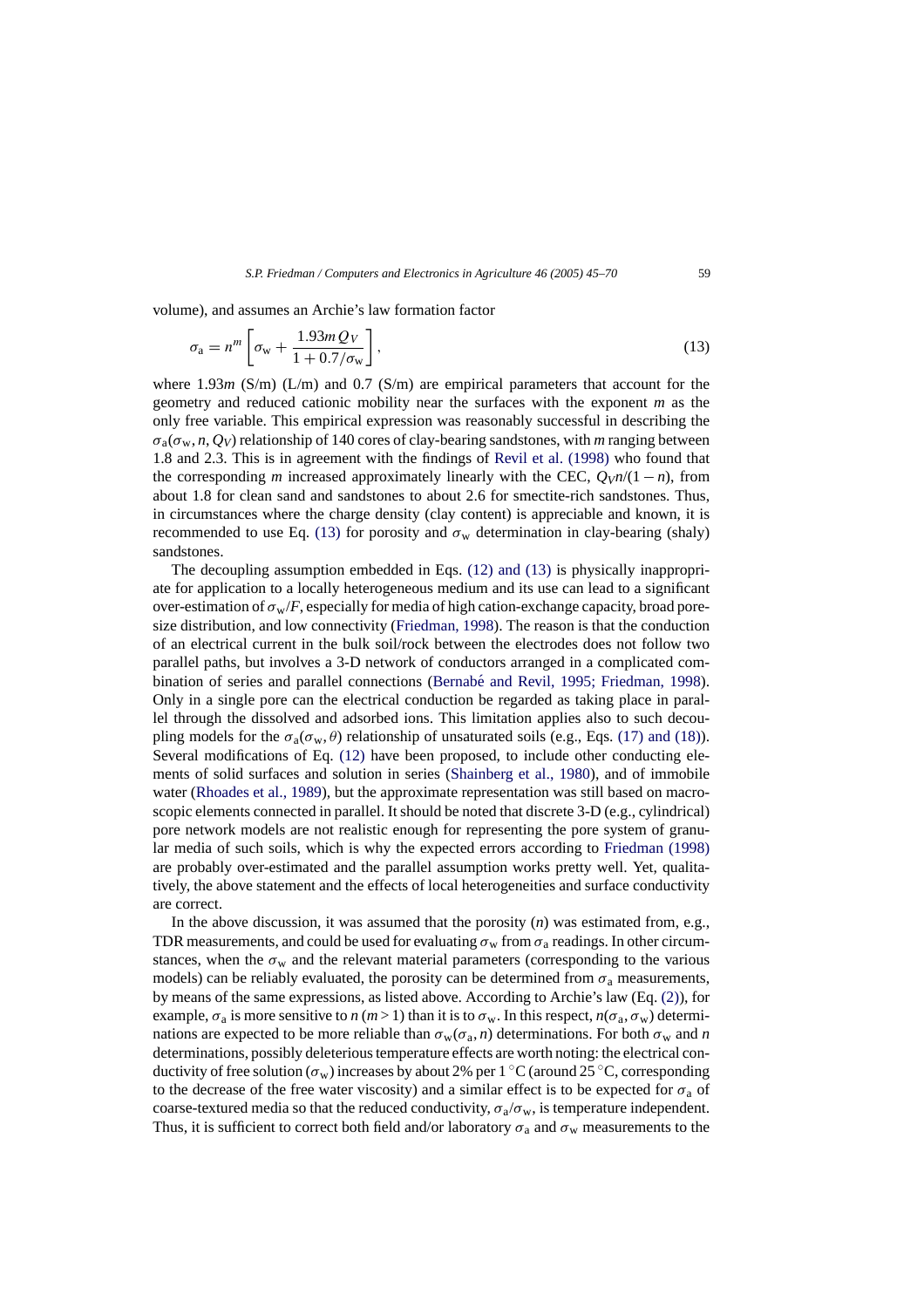<span id="page-15-0"></span>

Fig. 5. Measured (symbols) and lines fitted to Eq. [\(16\),](#page-17-0)  $\sigma_a(\sigma_w, \theta)$  data for Plaggen dark loamy sand. The soil solution conductivity,  $\sigma_w$  (S/m), is indicated near each line (from [Weerts et al., 1999; r](#page-25-0)eproduced by permission of the American Geophysical Union, Copyright 1999 AGU).

same reference temperature, usually  $T = 25 \degree C$ . A more accurate temperature conversion factor based on a common soil solution composition recommended by the [U.S. Salinity](#page-25-0) [Laboratory staff \(1954\)](#page-25-0) and [Rhoades et al. \(1999\)](#page-24-0) is

$$
\sigma_{\rm w}^{25} = f_T \sigma_{\rm w}^T; \quad f_T = 1 - 0.020346(T - 25) + 0.003822(T - 25)^2 + 0.000555(T - 25)^3.
$$
\n(14)

However, in clay-bearing media that exhibit significant surface conduction, the counterion mobility increases more sharply with temperature and the  $\sigma_a$ –temperature relationship is more complex [\(Clavier et al., 1984; Sen and Goode, 1992; Wraith et al., 1999](#page-22-0)). [Sen and](#page-24-0) [Goode \(1992\),](#page-24-0) for example, present slopes from 0.02, corresponding to the slope of free solution, to 0.12 of  $\sigma_a(T)$  measurements at high  $\sigma_w$  for shaly sands containing varying amounts of clay. This adds another complication to *n* or  $\sigma_w$  determinations in such media.

#### *3.2. Unsaturated soils*

Time domain reflectometry measurements can be used to determine both the effective permittivity ( $\varepsilon_{\text{eff}}$ ) in the GHz range, from which  $\theta$  can be determined, and the low-frequency  $\sigma_a$  from which  $\sigma_w$  can be evaluated (evaluating  $\theta$  from measurements of  $\varepsilon_{\text{eff}}$  are more reliable, because the  $\varepsilon_{\text{eff}}(\theta)$  relationship is more universal, i.e., with smaller variations among different soils types, than the  $\sigma_a(\sigma_w)$  relationship). Fig. 5 presents such a set of  $\sigma_a(\sigma_w, \theta)$  measurements for a dark (3.5% organic matter) loamy sand ([Weerts et al., 1999;](#page-25-0) note the logarithmic  $\sigma_a$  axis; on linear scales, the  $\sigma_a(\theta)$  lines have a positive curvature, e.g., [Fig. 8\).](#page-19-0)

The geometrical factors discussed above are relevant also to unsaturated soils; in some cases, these factors are expected to have even more significant effects on  $\sigma_a/\sigma_w(\theta)$  than on  $\sigma_a/\sigma_w(n)$ . One extreme example is shown in [Fig. 6](#page-16-0) from [Friedman and Jones \(2001\),](#page-23-0) who measured the directional effective electrical conductivities in directions parallel and perpendicular to the layering plane of anisotropic packings of mica particles with an aspect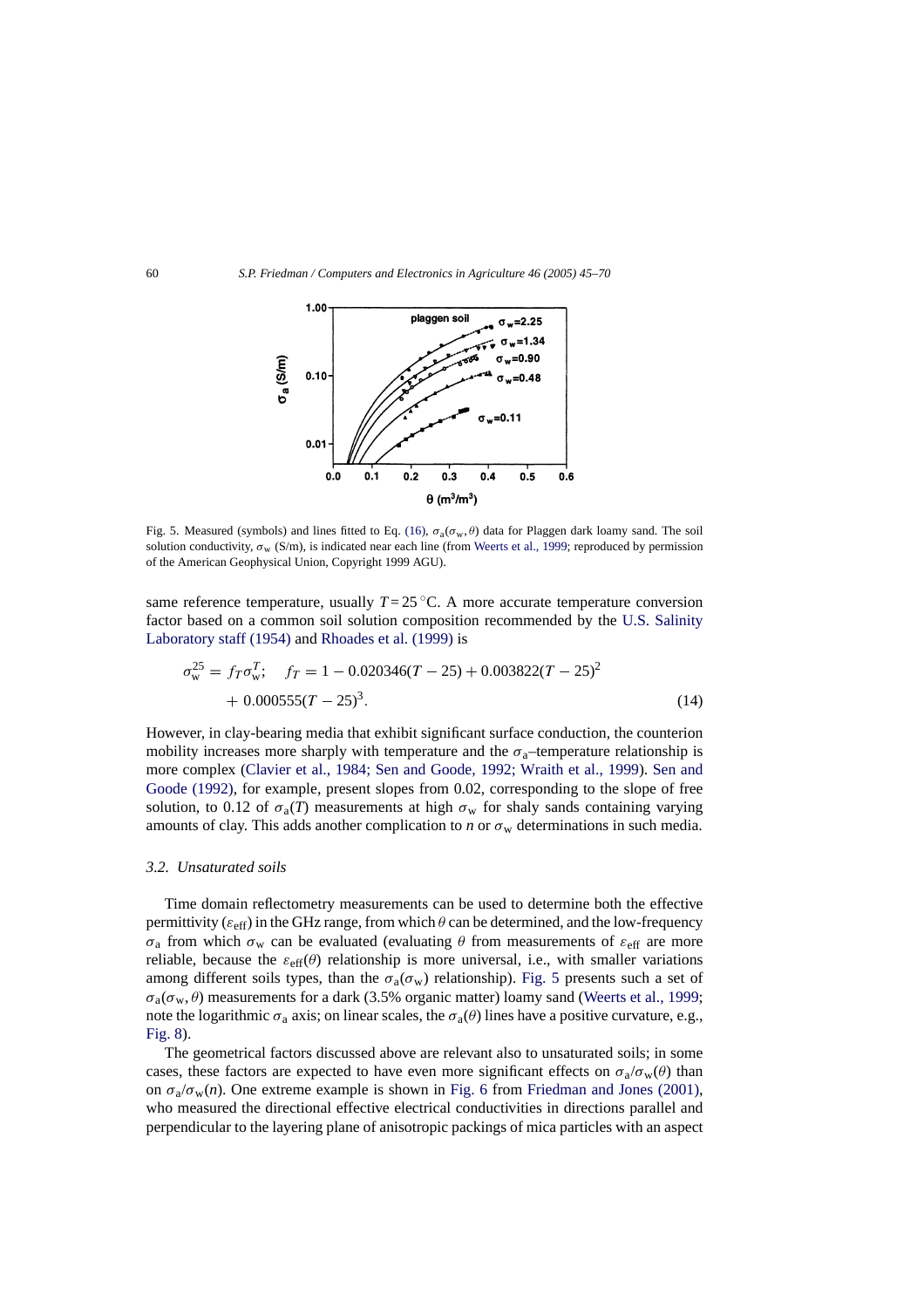<span id="page-16-0"></span>

Fig. 6. The directional electrical conductivities and the porosites of three anisotropic mica particle packings of different, denoted size fractions as a function of the volumetric water content. The filled markers are for the parallel (horizontal)  $\sigma_a$  and the empty ones for the normal (vertical)  $\sigma_a$ . The arrows mark the change from suction to evaporative drying (from [Friedman and Jones, 2001; r](#page-23-0)eproduced by permission of the American Geophysical Union, Copyright 2001 AGU).

ratio (i.e., diameter/thickness) of about 25. The measurements started with water-saturated packings that were first allowed to reduce their water contents by draining followed by evaporation. The anisotropy factor, defined as the ratio of the conductivities parallel to the bedding plane and perpendicular to it, initially increased moderately as desaturation progressed (geometrical effects increased as saturation decreased), and then decreased as the drier region of residual moisture contents was approached. An anisotropic variant ([Friedman](#page-23-0) [and Jones, 2001\) o](#page-23-0)f a critical path analysis [\(Ambegaokar et al., 1971\) w](#page-22-0)as used to reconstruct this experimentally determined pattern qualitatively, thus helping to explain the observed dependence of the apparent electrical conductivity's anisotropy factor on the degree of saturation. Extending model equations such as Eqs. [\(7\) and \(9\)](#page-8-0) to three phases – solid, water, air – is feasible ([Friedman, 1998; Jones and Friedman, 2000\),](#page-22-0) but these three-phase models are still of limited use in prediction, mainly because of the unknown configurations of the liquid and gaseous phases. Therefore, I review mainly empirical and semi-empirical models, commonly used by soil scientists, hydrologists, and geophysicists.

In his seminal article, [Archie \(1942\)](#page-22-0) already stated that a power law describes the  $\sigma_a(S)$ relationship down to water saturations (oil being the non-conducting phase in his case) of about 0.15–0.2:  $\sigma_a(S) = \sigma_a(S=1)S^d$ , with an exponent *d* close to 2 for both consolidated and unconsolidated sands (whether coincidental or not, this exponent is very close to the universal 3-D percolation conductivity exponent: *t* = 1.9 ([Katz and Thompson, 1986\)\).](#page-23-0) Thus, the extended Archie's law should be written, in general, as:

$$
\frac{\sigma_{\rm a}}{\sigma_{\rm w}} = n^m S^d. \tag{15}
$$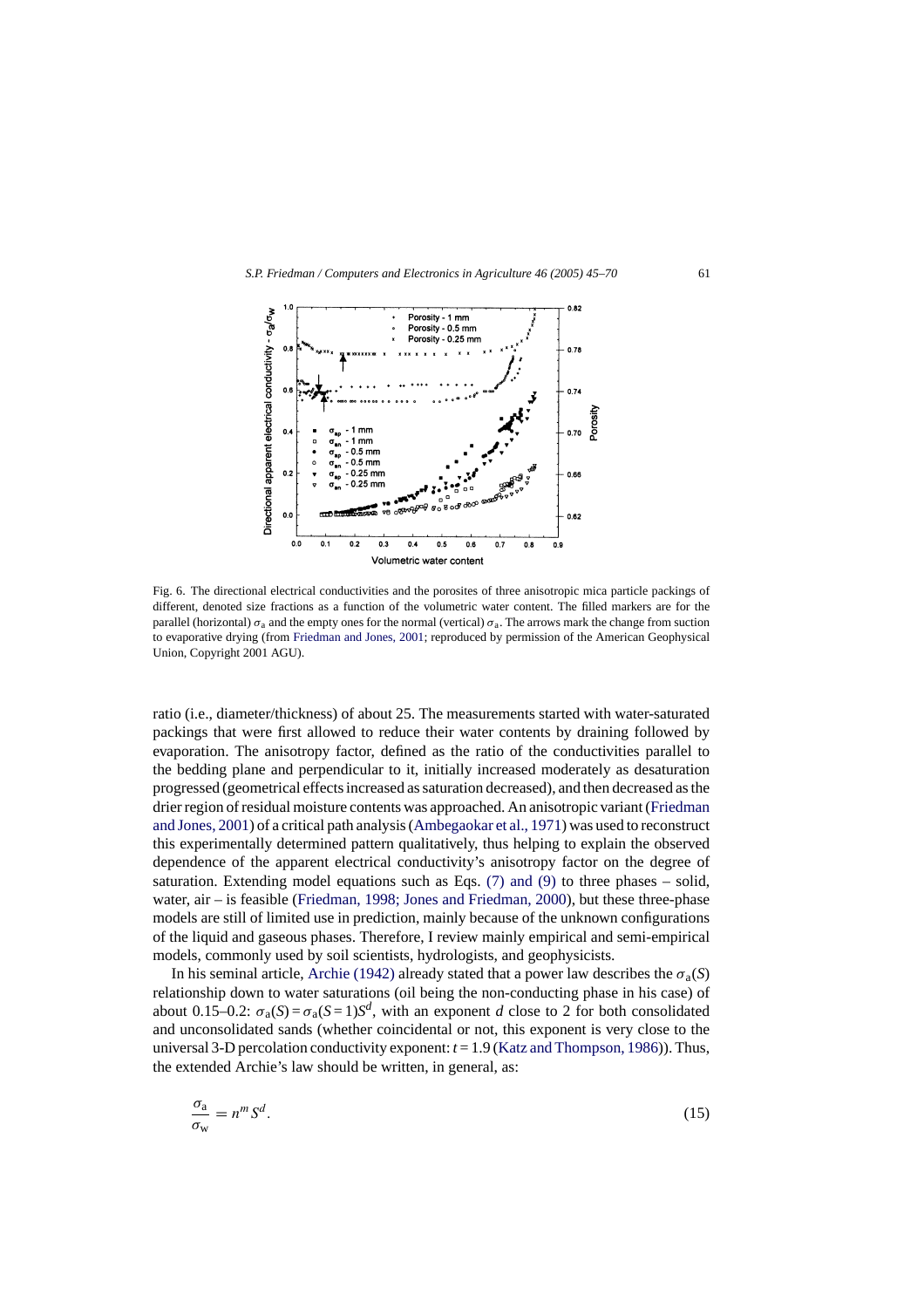<span id="page-17-0"></span>[Gorman and Kelly \(1990\)](#page-23-0) obtained average best-fitted values of  $m = 1.30$  and  $d = 1.53$  for various Ottawa sand mixtures. When the degree of saturation decreases, the water films surrounding the solid particles become thinner and the conducting paths become increasingly tortuous. Thus, there is a physical reason for the saturation exponent to be larger than the porosity one: *d* > *m*. According to the commonly used semi-empirical model of [Mualem and](#page-23-0) [Friedman \(1991\), t](#page-23-0)he geometric formation factor (after subtracting the surface conductivity contribution to  $\sigma_a$  according to Eq. [\(12\)\)](#page-13-0) of coarse-textured media with fairly narrow pore-size distributions results in an expression similar to Eq. [\(15\)](#page-16-0) with  $m = 1 + \lambda$  and  $d = 2 + \lambda$ . The tortuosity exponent  $\lambda$  can be taken as 0.5, making  $m = 1.5$  and  $d = 2.5$ , or it can be bestfitted to the  $\sigma_a/\sigma_w(\theta)$  measurements. The equation can also be written as  $\sigma_a/\sigma_w = \theta^{2+\lambda}/n$ , and [Persson \(1997\),](#page-24-0) for example, best-fitted a  $\lambda$  of about 0.2 to  $\sigma_{\alpha}/\sigma_{w}(\theta)$  measurements in a sand ( $n = 0.38$ ), homogenously packed into short ( $\lambda = 0.25$ ) or long ( $\lambda = 0.16$ ) columns. Mualem and Friedman's model does not refer to the whole liquid phase volume but subtracts from both *n* and  $\theta$  a non-contributing volume ( $\theta_0$ ) close to the solid surfaces, which they proposed to estimate as the water content at wilting point (matric pressure of −15 atm) that correlates well with the specific surface area and clay fraction of the soil. An effective degree of saturation is then defined as  $S_e \equiv (\theta - \theta_0)/(n - \theta_0)$ . Because this model is semi-empirical and involves at least one calibrating parameter,  $\lambda$  (potentially also  $\theta_0$ , and some researchers refer to *n* as an additional free parameter), it is not superior to other, simpler empirical functions. [Amente et al. \(2000\),](#page-22-0) for example, obtained a better fit to measurements in a sandy loam with a power function of  $\theta$  alone disregarding *n* ( $\sigma_a/\sigma_w = \theta^{1.58}$ ). For the general case, the formation factor depends on the pore-size distribution of the medium, as inferred from its water retention characteristics,  $\Psi(\theta)$  ( $\Psi(m)$  being the matric head), and a tortuosity factor,  $\theta^{\lambda}$ ,

$$
\frac{\sigma_{\rm a}}{\sigma_{\rm w}} = \theta^{\lambda} \frac{\left[\int_0^{S_{\rm e}} dS_{\rm e}/\Psi\right]^2}{\int_0^{S_{\rm e}} dS_{\rm e}/\Psi^2}
$$
(16)

in which the tortuosity exponent is taken as 0.5 [\(Mualem and Friedman, 1991\)](#page-23-0) or is bestfitted to the  $\sigma_a/\sigma_w(\theta)$  and  $\Psi(\theta)$  measurements ([Weerts et al., 1999\).](#page-25-0) The  $\sigma_a(\sigma_w, \theta)$  data of [Fig. 5](#page-15-0) together with a measured water retention curve,  $\Psi(\theta)$ , were fit to Eq. (16) and yielded a tortuosity exponent  $\lambda = -0.224$ .

An earlier attempt to relate the  $\sigma_{a}/\sigma_{w}(\theta)$  relationship to the pore-size distribution was made by [Nadler \(1982\)](#page-23-0) who noticed that the formation factor–water content function,  $F(\theta)$ , resembles the shape of the soil water retention curve,  $\Psi(\theta)$  ([Fig. 7\).](#page-18-0) Therefore, he suggested the use of an expression of the form  $F(\theta) = a\Psi$  (in which *a* is an empirically determined proportionality constant) for the relatively dry region, while for the relatively wet region, he suggested using [Burger's \(1919\)](#page-22-0) two-phase mixing law, arbitrarily extended to an unsaturated soil:  $F(\theta) = 1 + k(1 - \theta)/\theta$  in which *k* is an empirically determined, *S*-independent particle shape factor. [Fig. 7](#page-18-0) presents an example of such measured and calculated formation factors for a sandy loam (17% clay, 40% silt), packed to a bulk density of 1.45 g cm−3, for which a value of  $k = 2.38$  was best-fit to the formation factors over a range of water contents near saturation.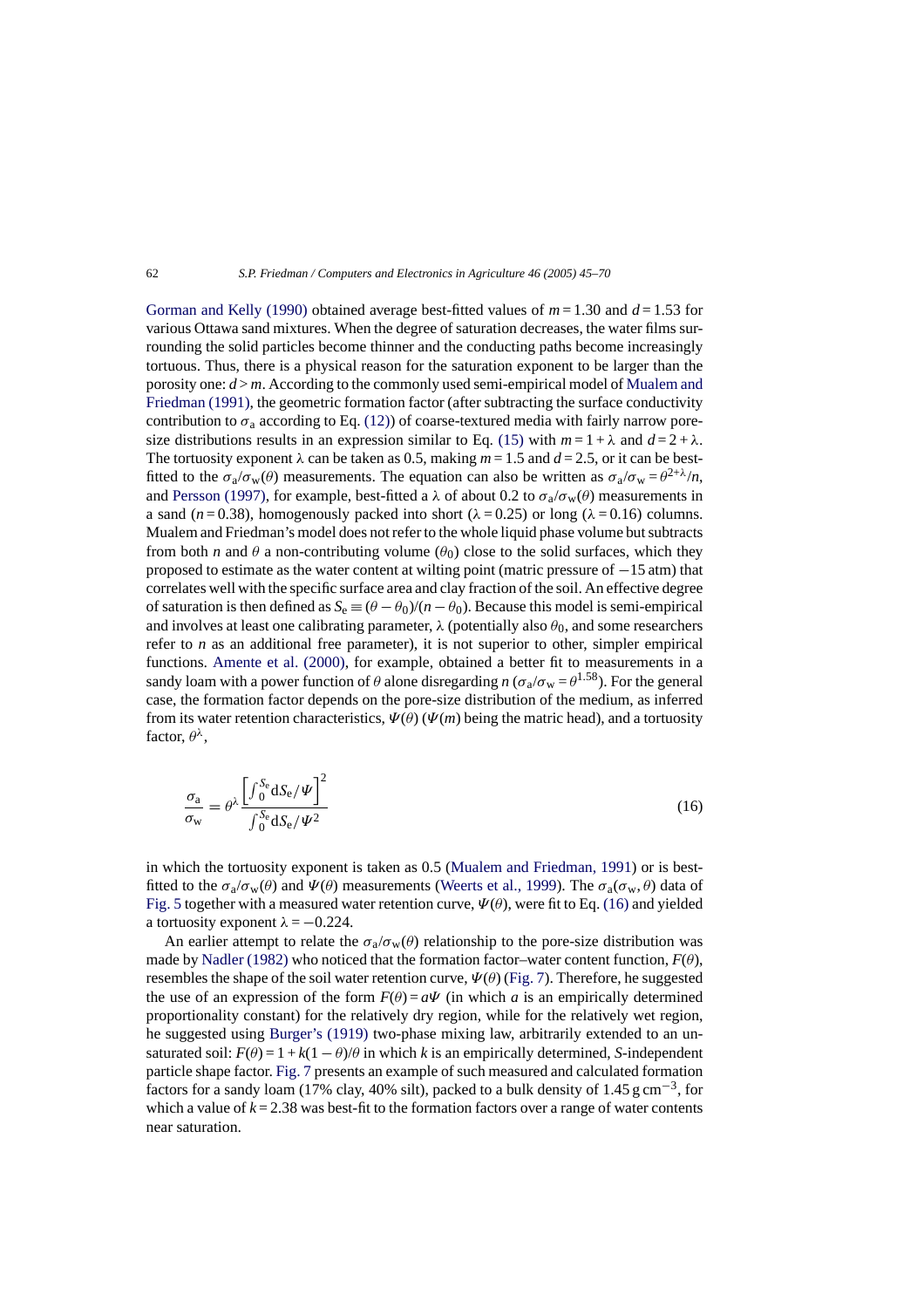<span id="page-18-0"></span>

Fig. 7. The measured formation factor for Gilat sandy loam (*F*, solid circles, solid line), the formation factor calculated according to [Burger's \(1919\)](#page-22-0) model:  $F_c = 1 + 2.38(1 - \theta)/\theta$  (solid triangles, dash-dotted line), and the suction (matric) head ("x" markers, dashed line) as a function of volumetric water content  $(\theta)$  (from [Nadler, 1982;](#page-23-0) reproduced by permission of the Soil Science Society of America).

Among empirical functions proposed by soil scientists for describing the  $\sigma_a(\sigma_w, \theta)$  re-lationship, the most commonly used is that of [Rhoades et al. \(1976\)](#page-24-0) who referred to  $\sigma_s$  as essentially independent of  $\theta$  and  $\sigma_w$  and wrote Eq. [\(12\)](#page-13-0) as:

$$
\sigma_{\rm a} = T(\theta)\theta\sigma_{\rm w} + \sigma_{\rm s}, \quad \text{where} \quad T(\theta) = a\theta + b. \tag{17}
$$

The transmission coefficient (*T*) is assumed to be a linear function of  $\theta$ . The empirical parameters *a* and *b* varied among different soils: *a* = 2.1, *b* = −0.25 for clay soils; and  $a = 1.3-1.4$ ,  $b = -0.11$  to  $-0.06$  for the other three loam soils discussed in their 1976 article. An example of a transmission coefficient, best-fitted to  $\sigma_a(\sigma_w, \theta)$  measurements in a very fine sandy loam (6% clay, 52% silt) is presented in [Fig. 8](#page-19-0) with  $T(\theta)\theta = 1.2867\theta^2 - 0.1158\theta$ plotted. It is seen that  $T(\theta)\theta$  is indeed a parabolic function of  $\theta$ , virtually independent of  $\sigma_w$ . The simplified, two-conductor model (Eq. (17)) should be valid for only saline conditions of approximately  $\sigma_w > 4$  dS/m, where the  $\sigma_a(\sigma_w)$  relationship is practically linear (e.g., [Fig. 4\).](#page-12-0)

Subsequently, [Rhoades et al. \(1989\)](#page-24-0) extended this empirical model to account for mobile, continuous and immobile, discontinuous aqueous phases, and also allowed for different parallel and series solid–liquid conducting pathways. In these respects, this model somewhat resembles the dual-water model of [Clavier et al. \(1984\)](#page-22-0) and the parallel–series models of [Sauer et al. \(1955\),](#page-24-0) [Waxman and Smits \(1968\),](#page-25-0) and [Shainberg et al. \(1980\)](#page-24-0) for water-saturated media. [Rhoades et al. \(1989\)](#page-24-0) referred to three conducting paths acting in parallel: (1) alternating layers of series-coupled solid–liquid (the aqueous phase in the fine pores), (2) solid element (conductance along the surfaces of the soil particles), and (3) continuous liquid element (the aqueous phase in the larger pores). They claimed that the contribution of the solid element is negligible because soil structure does not allow for enough direct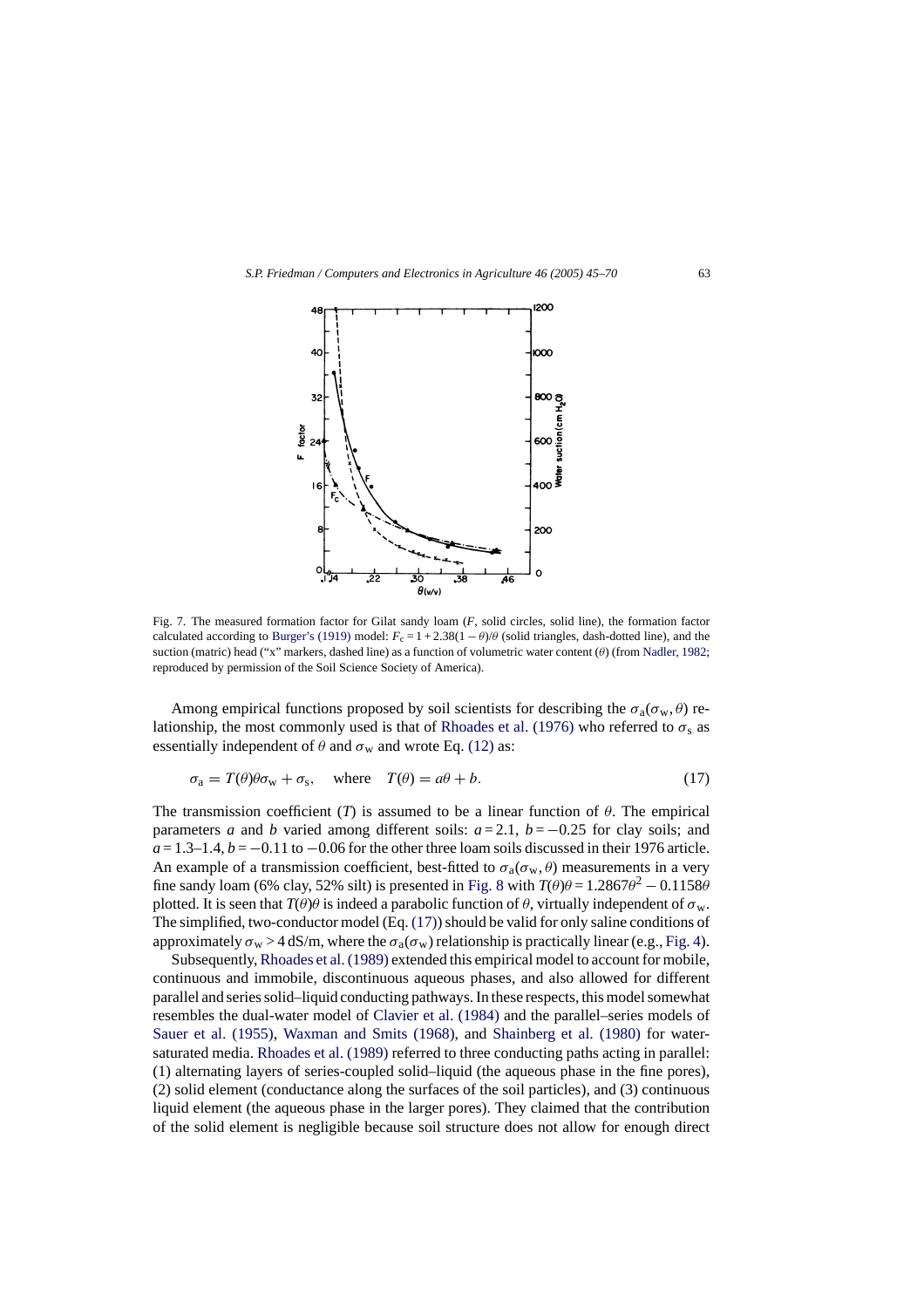<span id="page-19-0"></span>

Fig. 8. Plot of  $(\sigma_a - \sigma_s)/\sigma_w$  (= $T(\theta)\theta$ ) according to Eq. [\(17\)](#page-18-0) of measured  $\sigma_a(\sigma_w, \theta)$  data for Indio, very fine sandy loam equilibrated with solutions of different  $\sigma_w$  (given in dS/m). The solid line represents Eq. [\(17\)](#page-18-0) with the bestfitted transmission coefficient: *T*(θ) = 1.2867θ − 0.1158 (from [Rhoades et al., 1976; r](#page-24-0)eproduced by permission of the Soil Science Society of America).

particle-to-particle contact and proposed the simplified, two-pathway model:

$$
\sigma_{\rm a} = \frac{(\theta_{\rm s} + \theta_{\rm ws})^2 \sigma_{\rm ws} \sigma_{\rm s}}{\theta_{\rm s} \sigma_{\rm ws} + \theta_{\rm ws} \sigma_{\rm s}} + (\theta - \theta_{\rm ws}) \sigma_{\rm wc}
$$
\n(18)

where  $\theta_s$  is the volumetric fraction of the solid phase (=1 − *n*),  $\theta_{ws}$  the volumetric water content of the series-coupled solid–liquid element,  $(\theta - \theta_{ws})$  the volumetric fraction of the continuous liquid phase,  $\sigma_{\text{ws}}$  the conductivity of the soil water of the series-coupled solid–liquid element,  $\sigma_s$  is the conductivity of the solid phase of the solid–liquid element and  $\sigma_{\text{wc}}$  of the continuous liquid phase. The greater flexibility of the 1989 model allows for a better description of  $\sigma_a(\sigma_w, \theta)$  measurements, especially at low salinities  $(\sigma_w)$ , and water contents  $(\theta)$ . However, the increased number of difficult-to-obtain, empirical parameters limits its capacity for predicting  $\sigma_w(\sigma_a, \theta)$ . [Rhoades et al. \(1989\)](#page-24-0) presented empirical relationships of two important parameters of their model ( $\theta_{\text{ws}}$  and  $\sigma_{\text{s}}$ ) to the respective properties of total volumetric water content ( $\theta$ ) and clay percent (%*C*):  $\theta_{\text{ws}} = 0.468\theta + 0.064$  and  $\sigma_s$  (dS/m) = 0.023% *C* − 0.0209. [Fig. 9](#page-20-0) presents a best-fit of Eq. (18) to a combined  $\sigma_a(\sigma_w,\theta)$ data set for a loamy soil (20% clay, 39% silt), assuming  $\sigma_{\text{ws}} = \sigma_{\text{wc}} = \sigma_{\text{w}}$ ), but it is unclear to what extent these relationships are general or soil specific. Even for detailed models such as Eq. (18), the  $\sigma_w(\sigma_a, \theta)$  assessment is expected to be more accurate for high  $\theta$ . Therefore, [Rhoades et al. \(1989\)](#page-24-0) recommended  $\sigma_a(\theta)$  measurements at higher water contents (i.e., field capacity), when possible, for assessing the amount of dissolved salts in the soil solution  $(\sigma_{\rm w})$ .

Nadler (1991) studied the effect of soil structure on  $\sigma_a$  by comparing  $\sigma_a(\theta)$  data of "field", "packed", and "severely disturbed" samples of four soil types at low and high salinities. The three kinds of samples had similar water contents and they differed moderately and nonsystematically in their  $\sigma_a$ , which led him to conclude that severely disturbing processes of sampling, grinding, sieving, and packing have limited effect on the soil's  $\sigma_a(\sigma_w, \theta)$ relationship, as long as the soil is re-packed to its original field bulk density. Recognizing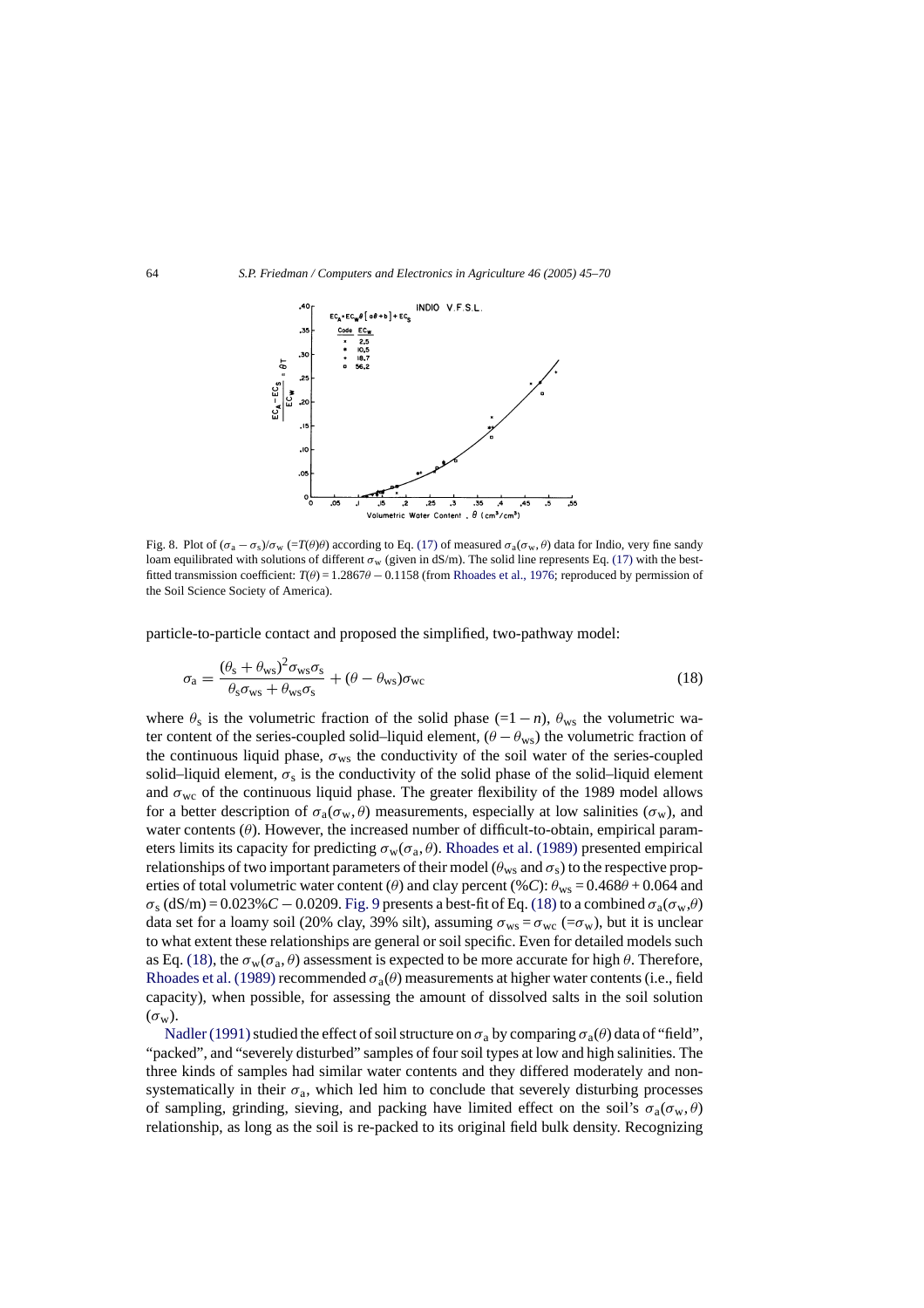<span id="page-20-0"></span>

Fig. 9. The apparent electrical conductivity ( $\sigma_a$ ) of Waukena loam as a function of solution's electrical conductivity  $(\sigma_w)$  for three volumetric water contents (θ). The empty circles are the measured data, and the solid lines are best-fitted model (with  $\theta_s = 0.634$ ,  $\sigma_s = 0.430$  dS/m; Eq. [\(18\)\) t](#page-19-0)o the combined data (from [Rhoades et al., 1989.](#page-24-0) Reproduced by permission of the Soil Science Society of America).

that the soil structure defines the orientation and inter-spacing of the soil's primary particles suggests that it should also affect significantly its  $\sigma_a(\sigma_w, \theta)$  relationship. Therefore, care should be taken when inferring from  $\sigma_a(\sigma_w, \theta)$  calibration curves measured on disturbed, re-packed samples in the lab to the expected  $\sigma_a(\sigma_w, \theta)$  relationships of the undisturbed field soil.

Detailed network models are not useful as predictive tools because too many parameters are involved. However, they can provide insight into the nature of the  $\sigma_a/\sigma_w(n,\theta)$ problem and can demonstrate the role of structural and other factors in determining  $\sigma_a/\sigma_w$ . [Tsakiroglou and Fleury \(1999\), w](#page-25-0)ho used a bond percolation process for describing drainage in a 3-D cubic network of lamellar pores with fractal roughness, demonstrated that the saturation exponent (*d* in Eq. [\(15\)\) i](#page-16-0)s not *S*-independent as inferred from Archie's empirical law, but rather increases with decreasing saturation degree from about 1.4 at full saturation to about 3.4 at  $S = 0.02$ . The main concern of the study of [Tsakiroglou and Fleury \(1999\)](#page-25-0) was the effect of fractional wettability, when some of the pores are water-wet (the default case discussed above and throughout this chapter) and others are oil-wet. By means of their fractionally wet pore networks, they demonstrated that  $\sigma_a(S)/\sigma_a(S=1)$  is, as expected, always an increasing function of *S*, and that the saturation exponent (*d*) is no longer a monotonically decreasing function of *S* (as for the water-wet media), but exhibits a peculiar behavior that involves an initial decrease of *d* with decreasing *S* near saturation, followed by a rise to a local maximum at intermediate degrees of saturation and finally monotonic increasing towards low water saturations. In another network modeling study, [Man and Jing \(2001\)](#page-23-0) incorporated pore-scale displacement mechanisms (snap-off versus piston-like displacement)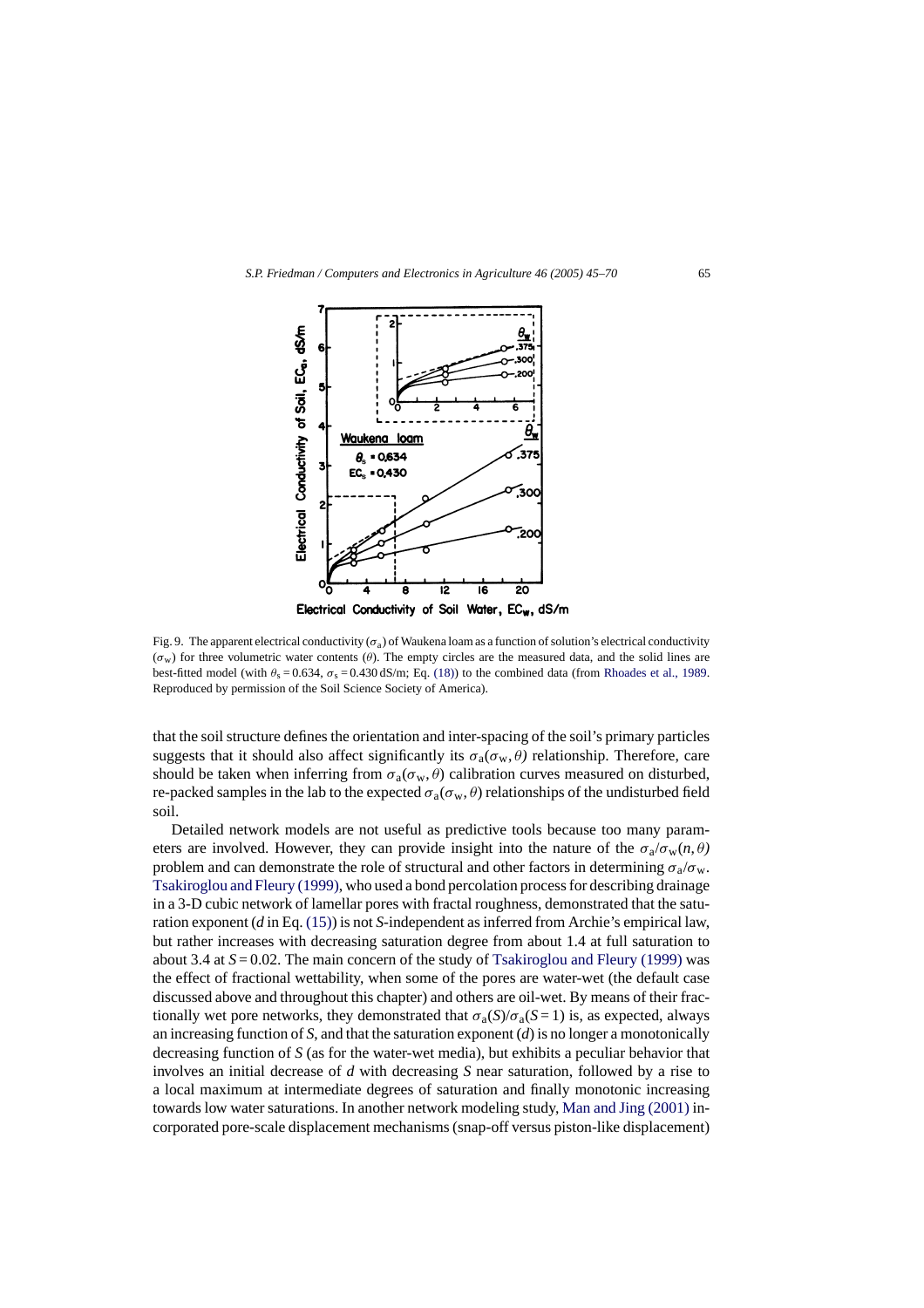and the full range of advancing contact angles  $(0-180°)$  in grain-boundary pore shapes to investigate the behavior of the formation factor in the processes of primary drainage, imbibition, and secondary drainage. The simulated *F*(*S*) curves were not linear on a log–log plot (disobeying Archie's law) and showed pronounced hysteresis:  $\sigma_a$  in primary drainage was always larger than that in the following imbibition and secondary drainage cycles, with the differences increasing with increasing contact angles after the primary water drainage. [Bekri et al. \(2003\)](#page-22-0) calculated the  $\sigma_a(S)$  curves of reconstructed 3-D porous media for which the simultaneous flow of two – conducting and insulating – phases (of viscosity ratios of 1.25 and 10) were modeled by means of a Lattice–Boltzmann algorithm. The saturation exponent (*d*) was in the range of 3–5 and, in general, was virtually *S*-independent, increasing with decreasing *n* among the six samples (*n* of 0.26–0.44) and varying in a complex manner in different spatial directions (parallel and perpendicular to the liquid flows) and for different viscosity ratios. The effects of wettability (contact angle hysteresis), viscosity ratio, flow direction, and imbibition-drainage history have significant implications for the calculation of water/oil saturations from  $\sigma_a$  measurements in oil reservoirs. Agricultural soils of medium to low organic matter content are usually hydrophilic, and wettability effects on  $\sigma_a$  are expected to be negligible. However, in soils containing larger amounts of organic matter, or in other circumstances when even sandy soils can become water repellent [\(Ritsema et al., 1993\),](#page-24-0) wettability and water flow history issues are expected to affect the  $\sigma_{a}/\sigma_{w}(\theta)$  relationship.

Most of the soil scientists cited above, and others too, have proposed, tested, and used  $\sigma_a(\sigma_w, n, \theta)$  relationships for the purpose of  $\sigma_w$  determination. However, because exponents for the extended Archie's law [\(15\)](#page-16-0) (*m* and *d*) are larger than unity, the  $\sigma_a$  reading is more sensitive to *n* and  $S(\theta)$  than it is to  $\sigma_w$ . Hence, assuming that  $\sigma_w$  and *n* are known, it is legitimate to estimate  $\theta$  too from  $\sigma_a$  readings.

### **4. Conclusion**

Experimental evidence and theoretical results have been presented and discussed with the aim of improving our understanding of the roles of the various geometrical and interfacial attributes of the soil and its solution, in determining the effective electrical conductivity of the soil  $(EC_a)$ . The soil solution EC and the soil volumetric water content are the main factors affecting the soil  $EC<sub>a</sub>$ , the dependence on water content being stronger. Non-spherical particle shapes and broad particle-size distributions tend to decrease  $EC<sub>a</sub>$ , and when the nonspherical particles have some preferential alignment in space, the soil is anisotropic, that is, the  $EC_a$  depends on the direction in which it is measured. The electrical conductivity of the adsorbed counterions constitutes a major contribution to the  $EC_a$  of medium- and fine-textured soils, especially in conditions of low solution conductivity. In such soils and salinity levels, the temperature response of the soil  $EC_a$  is likely to be stronger than that of its free solution, and care should be taken when transforming the field-measured  $EC_a$ values to the  $EC_a$  at a reference temperature.

These findings set some limitations to the application of existing  $EC_a-EC_w$  models and constitute guidelines for the further development of such essential models. The best modeling approach is probably that of continuous mean field theories accounting for the major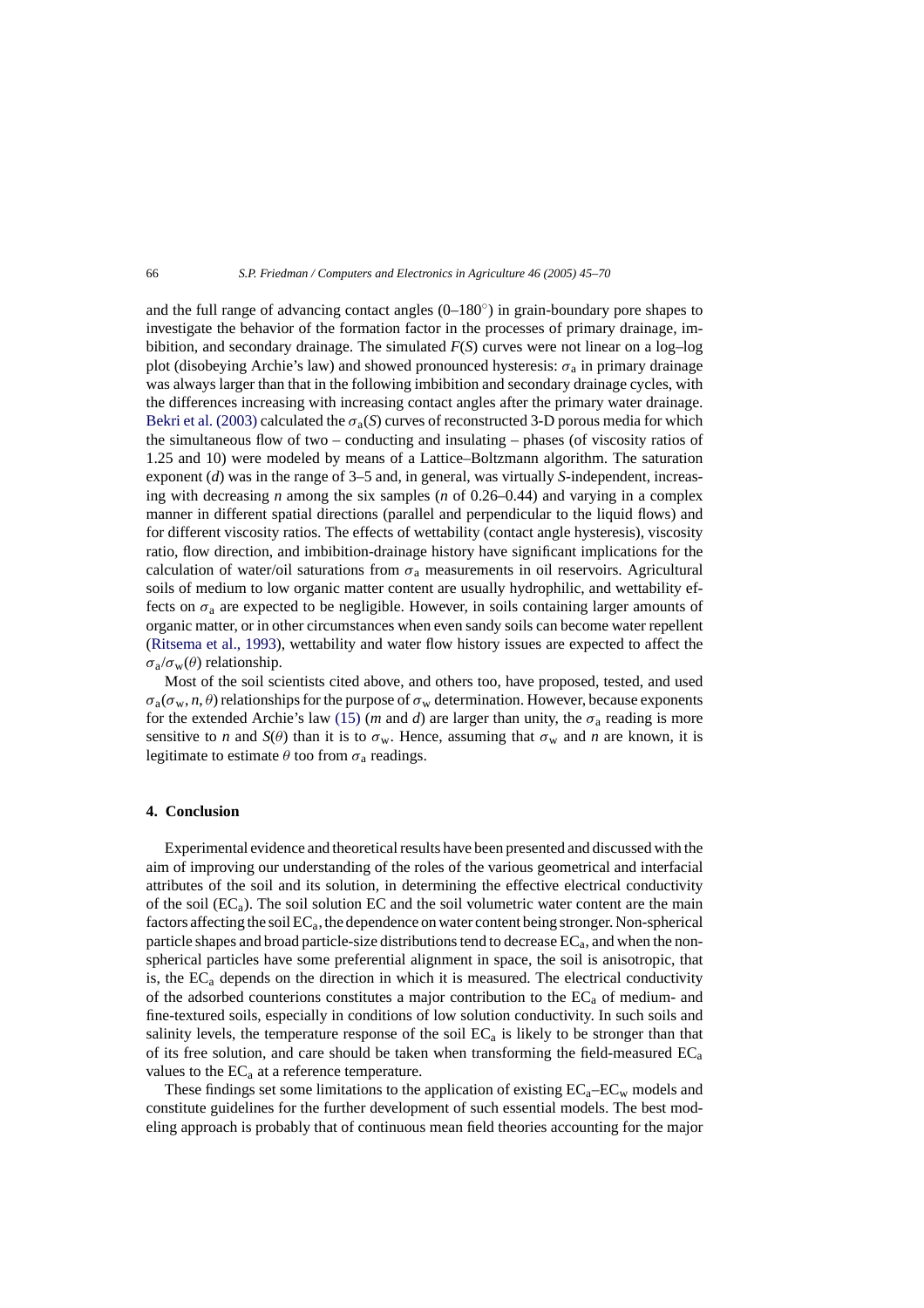<span id="page-22-0"></span>geometrical and phase configuration attributes when describing the contribution of the dissolved ions and accounting for the mineral surface properties and solution chemistry when describing the contribution of the adsorbed counterions. As such detailed physical models involves numerous soil and environmental attributes, which are usually not readily available to the practitioners, it is essential to seek for general or site-specific inter-correlations between these attributes. Before such reliable physical models are being developed and verified and when accurate  $EC_w$  determinations are required, it is recommended to perform site-specific  $EC_a(EC_w, \theta)$  calibrations in the laboratory.

## **References**

- Adler, P.M., Jacquin, C.G., Thovert, J.F., 1992. The formation factor of reconstructed porous media. Water Resour. Res. 28, 1571–1576.
- Ambegaokar, V., Halperin, N.I., Langer, J.S., 1971. Hopping conductivity in disordered systems. Phys. Rev. B 4, 2612–2620.
- Amente, G., Baker, J.M., Reece, C.F., 2000. Estimation of soil solution electrical conductivity from bulk soil electrical conductivity in sandy soils. Soil Sci. Soc. Am. J. 64, 1931–1939.
- Archie, G.E., 1942. The electrical resistivity log as an aid in determining some reservoir characteristics. Trans. Am. Inst. Min. Metall. Pet. Eng. 146, 54–62.
- Arulanandan, K., 1991. Dielectric method for prediction of porosity of saturated soil. J. Geotech. Eng. 117, 319–330.
- Balberg, I., 1986. Excluded-volume explanation of Archie's law. Phys. Rev. B 33, 3618–3620.
- Bekri, S., Howard, J., Muller, J., Adler, P.M., 2003. Electrical resistivity index in multiphase flow through porous media. Transport Porous Media 51, 41–65.
- Bernabé, Y., Revil, A., 1995. Pore-scale heterogeneity, energy dissipation and the transport properties of rocks. Geophys. Res. Lett. 22, 1529–1532.
- Briggs, L.J., 1899. Electrical instruments for determining the moisture, temperature, and soluble salts content of soils. USDA Div. Soils Bull. 10, U.S. Gov. Print. Office, Washington, DC.
- Bruggeman, D.A.G., 1935. The calculation of various physical constants of heterogeneous substances: I. The dielectric constants and conductivities of mixtures composed of isotropic substances. Ann. Phys. 24, 636–664 (in German).
- Burger, H.C., 1919. Das leitvermögen verdünnter mischkristallfreien Legierungen. Physikalische Zeitschrift 20, 73–75 (in German).
- Clavier, C., Coates, G., Dumanoir, J., 1984. Theoretical and experimental bases for the dual-water model for interpretation of shaly sands. Soc. Pet. Eng. J. 24, 153–168.
- Corwin, D.L., Lesch, S.M., 2005. Apparent soil electrical conductivity measurements in agriculture. Comput. Electron. Agric. 46, 11–43.
- Dafalias, Y.F., Arulanandan, K., 1979. Electrical characterization of transversly isotropic sands. Arch. Mech. 31, 723–739.
- Dalton, F.N., Herkelrath, W.N., Rawlins, D.S., Rhoades, J.D., 1984. Time domain reflectometry: simultaneous measurement of soil water content and electrical conductivity with a single probe. Science 224, 989–990.
- de Kuijper, A., Sandor, R.K.J., Hofman, J.P., de Waal, J.A., 1996. Conductivity of two-component systems. Geophysics 61, 162–168.
- Doyen, P.M., 1988. Permeability, conductivity, and pore geometry of sandstones. J. Geophys. Res. 93 (B7), 7729–7740.
- Fatt, I., 1956. The network model of porous media: III. Dynamic properties of networks with tube radius distribution. Pet. Trans. AIME 207, 164–177.
- Friedman, S.P., 1998. Simulation of a potential error in determining soil salinity from measured apparent electrical conductivity. Soil Sci. Soc. Am. J. 62, 593–599.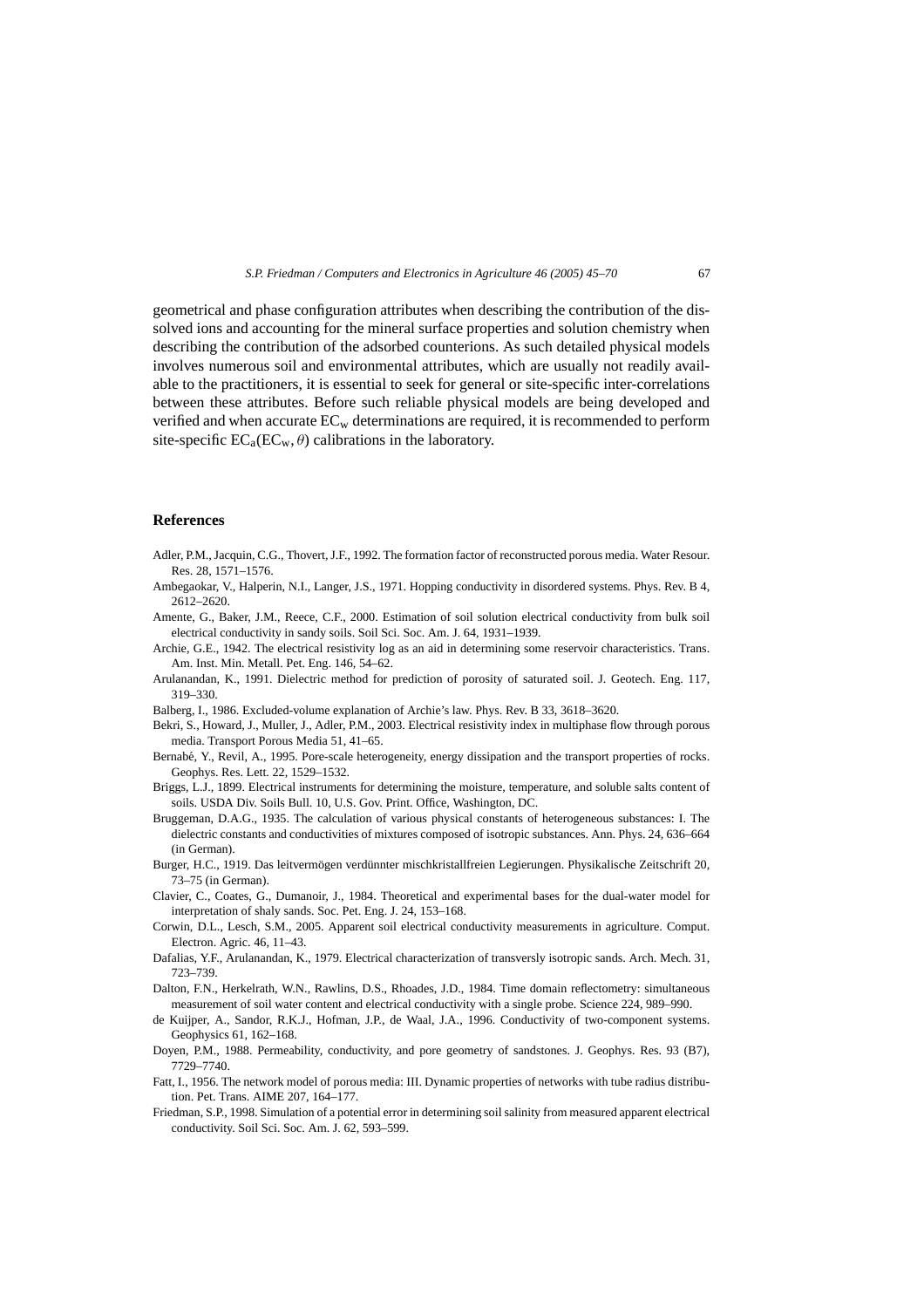- <span id="page-23-0"></span>Friedman, S.P., Jones, S.B., 2001. Measurement and approximate critical path analysis of the pore scale-induced anisotropy factor of an unsaturated porous medium. Water Resour. Res. 37, 2929–2942.
- Friedman, S.P., Robinson, D.A., 2002. Particle shape characterization using angle of repose measurements for predicting the effective permittivity and electrical conductivity of saturated granular media. Water Resour. Res. 38, doi:10.1029/2001WR000746.
- Friedman, S.P., Seaton, N.A., 1996. On the transport properties of anisotropic networks of capillaries. Water Resour. Res. 32, 339–347.
- Friedman, S.P., Seaton, N.A., 1998. Critical path analysis of the relationship between permeability and electrical conductivity of 3-dimensional pore networks. Water Resour. Res. 34, 1703–1710.
- Friedman, S.P., Zhang, L., Seaton, N.A., 1995. Gas and solute diffusion coefficients in pore networks and its description by a simple capillary model. Transport Porous Media 19, 281–301.
- Gorman, T., Kelly, W.E., 1990. Electrical–hydraulic properties of unsaturated Ottawa sands. J. Hydrol. 118, 1–18.
- Hanai, T., 1968. Electrical properties of emulsions. In: Sherman, P. (Ed.), Emulsion Science. Academic Press, London, pp. 353–478 (Chapter 5).
- Hendrickx, J.M.H., Das, B., Corwin, D.L., Wraith, J.M., Kachanoski, R.G., 2002. Relationship between soil water solute concentration and apparent soil electrical conductivity. In: Dane, J.H., Topp, G.C. (Eds.), Methods of Soil Analysis: Part 4. Physical Methods. Soil Science Society of America, Madison, WI, USA, pp. 1275–1282.
- Jackson, P.D., Smith, D.T., Stanford, P.N., 1978. Resistivity–porosity–particle shape relationships for marine sands. Geophysics 43, 1250–1268.
- Johnson, D.L., Sen, P.N., 1988. Dependence of the conductivity of a porous medium on electrolyte conductivity. Phys. Rev. B 37, 3502–3510.
- Jonas, M., Schopper, J.R., Schön, J.H., 2000. Mathematical–physical reappraisal of Archie's first equation on the basis of a statistical network model. Transport Porous Media 40, 243–280.
- Jones, S.B., Friedman, S.P., 2000. Particle shape effects on the effective permittivity of anisotropic or isotropic media consisting of aligned or randomly oriented ellipsoidal particles. Water Resour. Res. 36, 2821–2833.
- Kadanoff, L.P., 1966. Scaling laws for Ising models near  $T_c$ . Physics 2, 263–272.
- Kan, R., Sen, P.N., 1987. Electrolyte conduction in periodic arrays of insulators with charges. J. Chem. Phys. 86, 5748–5756.
- Katz, A.J., Thompson, A.H., 1986. Quantitative prediction of permeability in porous rock. Phys. Rev. B 34, 8179–8181.
- Kirkpatrick, S., 1973. Percolation and conduction. Rev. Mod. Phys. 45, 574–588.
- Lemaitre, J., Troadec, J.P., Bideau, D., Gervois, A., Bougault, E., 1988. The formation factor of the pore space of binary mixtures of spheres. J. Appl. Phys. 21, 1589–1592.
- Lesch, S.M., 2005. Sensor-directed spatial response sampling designs for characterizing spatial variation of soil properties. Comp. Electron. Agric. 46, 153–179.
- Lesmes, D.P., Frye, K.M., 2001. Influence of pore fluid chemistry on the complex conductivity and induced polarization responses of Berea sandstone. J. Geophys. Res. B 106, 4079–4090.
- Man, H.N., Jing, X.D., 2001. Network modeling of strong and intermediate wettability on electrical resistivity and capillary pressure. Adv. Water Resour. 24, 345–363.
- Maxwell, J.C., 1981. A Treatise on Electricity and Magnetism, vol. 2, second ed. Clarendon Press, Oxford.
- Maxwell-Garnett, J.C., 1904. Colours in metal glasses and in metal films. Trans. R. Soc. Lond. 203, 385–420.
- Mendelson, K.S., Cohen, M.H., 1982. The effect of grain anisotropoy on the electrical properties of sedimentary rocks. Geophysics 47, 257–263.
- Mualem, Y., Friedman, S.P., 1991. Theoretical prediction of electrical conductivity in saturated and unsaturated soil. Water Resour. Res. 27, 2771–2777.
- Nadler, A., 1982. Estimating the soil water dependence of the electrical conductivity soil solution/electrical conductivity bulk soil ratio. Soil Sci. Soc. Am. J. 46, 722–726.
- Nadler, A., 1991. Effect of soil structure on bulk soil electrical conductivity (EC<sub>a</sub>) using the TDR and 4P techniques. Soil Sci. 152, 199–203.
- Nadler, A., Frenkel, H., Mantell, A., 1984. Applicability of the four-probe technique under extremely variable water contents and salinity distributions. Soil Sci. Soc. Am. J. 48, 1258–1261.
- Pengra, D.B., Wong, P.Z., 1999. Low-frequency AC electrokinetics. Colloids Surf. A: Physicochem. Eng. Aspects 159, 283–292.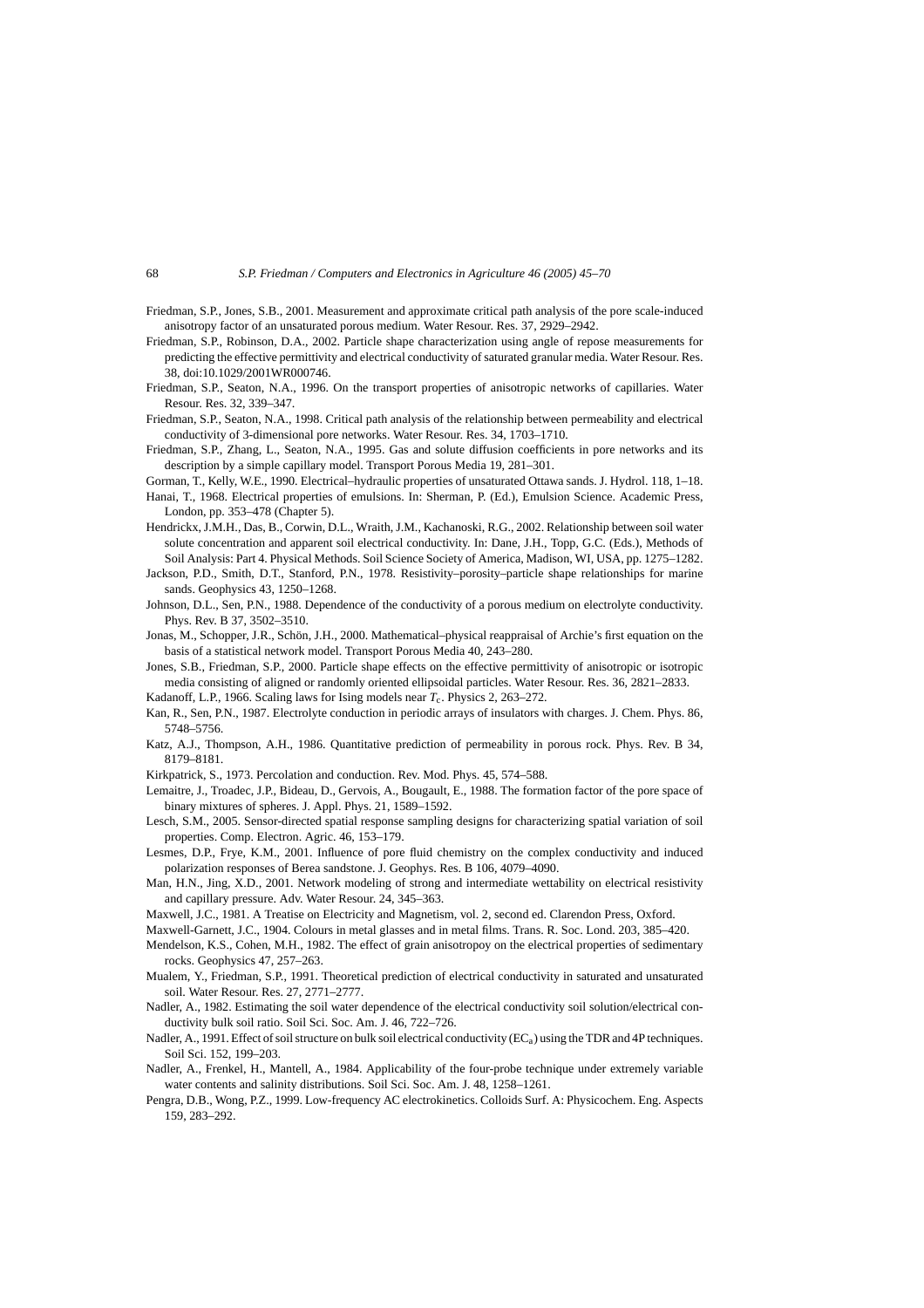- <span id="page-24-0"></span>Persson, M., 1997. Soil solution electrical conductivity measurements under transient conditions using time domain reflectometry. Soil Sci. Soc. Am. J. 61, 997–1003.
- Revil, A., Cathles III, L.M., 1999. Permeability of shaly sands. Water Resour. Res. 35, 651–662.
- Revil, A., Cathles III, L.M., Losh, S., Nunn, J.A., 1998. Electrical conductivity in shaly sands with geophysical applications. J. Geophys. Res. 103 (B10), 23925–23936.
- Revil, A., Glover, P.W.J., 1997. Theory of ionic-surface electrical conduction in porous media. Phys. Rev. B 55, 1757–1773.
- Revil, A., Glover, P.W.J., 1998. Nature and surface electrical conductivity in natural sands, sandstones, and clays. Geophys. Res. Lett. 25, 691–694.
- Revil, A., Hermitte, D., Spangenberg, E., Cocheme, J.J., 2002. Electrical properties of zeolitized volcaniclastic materials. J. Geophys. Res. B, doi:10.1029/2001JB000599.
- Rhoades, J.D., Chanduvi, F., Lesch, S., 1999. Soil salinity assessment: methods and interpretation of electrical conductivity measurements. FAO Irrigation and Drainage Paper No. 57. Food and Agriculture Organization of the United Nations, Rome, Italy.
- Rhoades, J.D., Ingvalson, R.D., 1971. Determining salinity in field soils with soil resistance measurements. Soil Sci. Soc. Am. Proc. 35, 54–60.
- Rhoades, J.D., Manteghi, N.A., Shouse, P.J., Alves, W.J., 1989. Soil electrical conductivity and soil salinity: new formulations and calibrations. Soil Sci. Soc. Am. J. 53, 433–439.
- Rhoades, J.D., Ratts, P.A.C., Prather, R.J., 1976. Effects of liquid-phase electrical conductivity, water content, and surface conductivity on bulk soil electrical conductivity. Soil Sci. Soc. Am. J. 40, 651–655.
- Rhoades, J.D., van Schilfgaarde, J., 1976. An electrical conductivity probe for determining soil salinity. Soil Sci. Soc. Am. J. 40, 647–650.
- Ritsema, C.J., Dekker, L.W., Hendrikx, J.M.H., Hamminga, W., 1993. Preferential flow mechanism in a water repellent sandy soil. Water Resour. Res. 29, 2183–2193.
- Robinson, D.A., Friedman, S.P. Electrical conductivity and dielectric permittivity of sphere packing: measurements and modelling of cubic lattices, randomly packed monosize spheres and multi-size mixtures. Physica A, submitted for publication.
- Robinson, D.A., Jones, S.B., Wraith, J.M., Or, D., Friedman, S.P., 2003. A review of advances in dielectric and electrical conductivity measurement using time domain reflectometry: simultaneous measurement of water content and bulk electrical conductivity in soils and porous media. Vadose Zone J. 2, 444–475.
- Sahimi, M., 1994. Applications of Percolation Theory. Taylor and Francis, Bristol, UK.
- Sahimi, M., Hughes, B.D., Scriven, L.E., Davis, H.T., 1983. Real-space renormalization and effective-medium approximation to the percolation conduction problem. Phys. Rev. B 28, 307–311.
- Sareni, B., Krähenbühl, L., Beroual, A., Brosseau, C., 1997. Effective dielectric constant of random composite materials. J. Appl. Phys. 81, 2375–2383.
- Sauer Jr., M.C., Southwick, P.E., Spiegler, K.S., Wyllie, M.R.J., 1955. Electrical conductance of porous plugs: ion exchange resin-solution systems. Ind. Eng. Chem. 47, 2187–2193.
- Schwartz, L.M., Kimminau, S., 1987. Analysis of electrical conduction in the grain consolidated model. Geophysics 52, 1402–1411.
- Schwartz, L.M., Sen, P.N., Johnson, D.L., 1989. Influence of rough surfaces on electrolyte conduction in porous media. Phys. Rev. B 40, 2450–2458.
- Sen, P.N., Scala, C., Cohen, M.H., 1981. A self-similar model for sedimentary rocks with application to the dielectric constant of fused glass beads. Geophysics 46, 781–795.
- Sen, P.N., 1984. Grain shape effects on dielectric and electrical properties of rocks. Geophysics 49, 586–587.
- Sen, P.N., Goode, P.A., Sibbit, A., 1988. Electrical conduction in clay bearing sandstones at low and high salinities. J. Appl. Phys. 63, 4832–4840.
- Sen, P.N., Goode, P.A., 1992. Influence of temperature on electrical conductivity of shaly sands. Geophysics 57, 89–96.
- Shainberg, I., Rhoades, J.D., Prather, R.J., 1980. Effect of ESP, cation exchange capacity, and soil solution concentration on soil electrical conductivity. Soil Sci. Soc. Am. J. 44, 469–473.
- Sihvola, A., 1999. Electromagnetic Mixing Formulas and Applications. IEE Electromagnetic Waves Series No. 47. Institution of Electrical Engineers, Stevenage, Herts, UK.
- Sihvola, A., Kong, J.A., 1988. Effective permittivity of dielectric mixtures. IEEE Trans. Geosci. Remote Sens. 26, 420–429.